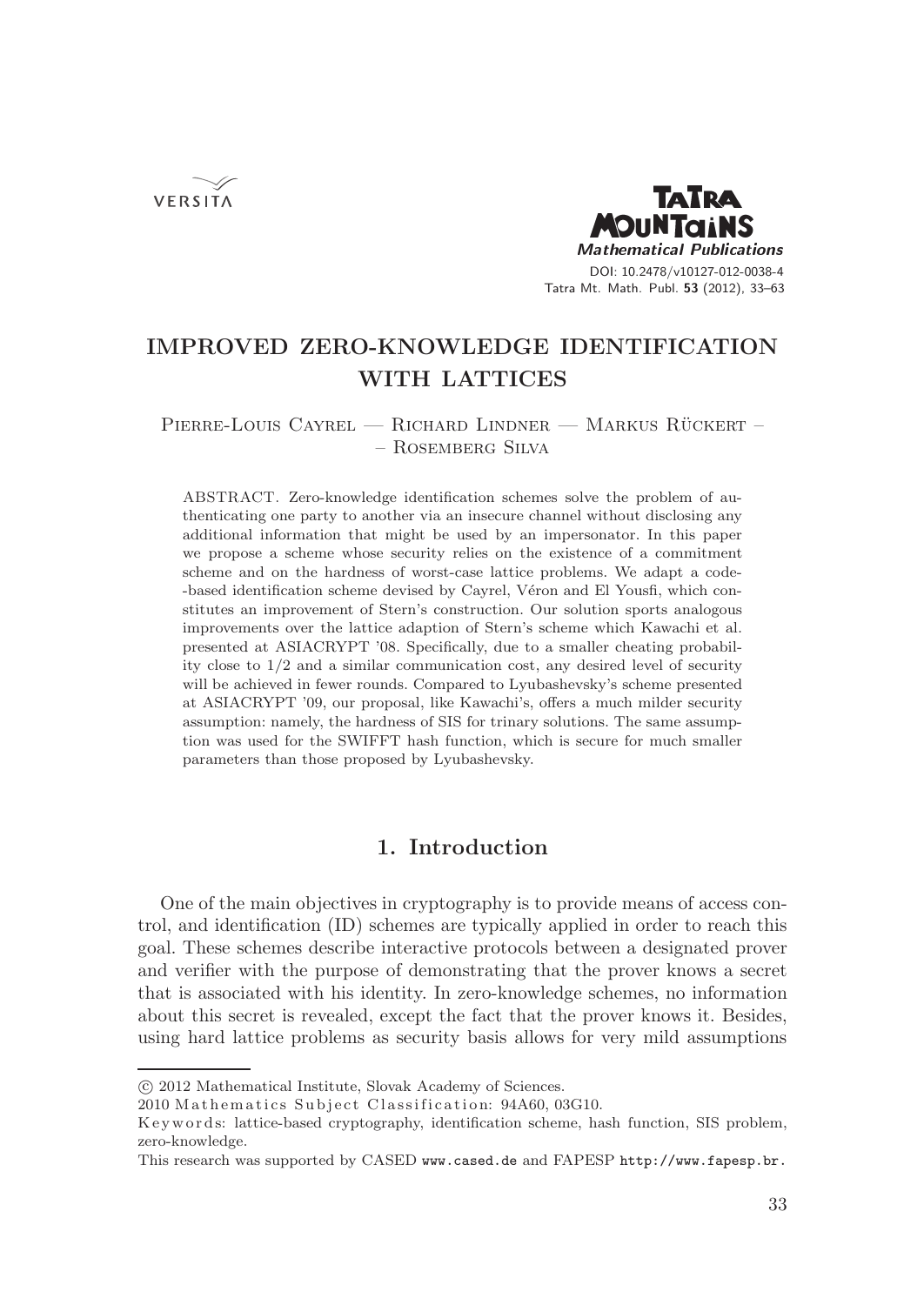in the sense that they are worst-case instead of average-case and provide resistance against quantum adversaries.

There is an efficient generic construction due to Fiat and Shamir that transforms any ID scheme into a signature scheme, in the random oracle model [14]. Therefore, having an efficient ID solution from lattices gives rise to a similarly efficient signature construction, keeping the same hardness assumption. One of the main hardness assumption for ID schemes based on lattices is the short integer solution (SIS) problem. One is given an average case instance  $\mathbf{A} \in \mathbb{Z}_a^{n \times m}$ ,  $m = \Omega(n \log(n))$ , and a norm bound b. Then, the task is to find a non-zero vector  $\mathbf{v} \in \mathbb{Z}^m$  such that  $A\mathbf{v} \equiv \mathbf{0} \pmod{q}$  and  $\|\mathbf{v}\|_{\infty} \leq b$ . This is hard to accomplish as long as there is at least one single n-dimensional lattice, where solving the approximate shortest vector problem is hard for approximation factors  $\gamma \geq b \cdot O(1)$ . Hence, it is desirable to build an ID scheme based on SIS with the least possible norm bound b, which is  $b = 1$ .

The most relevant ID schemes based on number theoretic problems, e.g., [14] and [12], do not resist quantum attacks that use S h o r' s algorithm [33]. One of the first schemes to resist such kind of attack was proposed by S t e r n [34]. It relies on the syndrome decoding problem and uses of a 3-pass zero-knowledge proof of knowledge (ZK-PoK) with a soundness error of 2/3 and perfect completeness. Recently,  $K$  a w a c h i,  $T$  a n a k a and  $X$  a g a w a  $[19]$  were able to change the security assumption of Stern's scheme to SIS with norm bound 1. With their work, K a w a c h i et al. provide a more efficient alternative to Lyubashevsky's ID scheme [21], [24], which uses a stronger assumption, SIS with norm bound  $O(n^2 \log(n))$ . In contrast to typical zero-knowledge schemes, Lyubashevsky's construction is based on a witness-indistinguishable (not zero-knowledge) proof of knowledge. Furthermore, it has no soundness error. However, it a completeness error of  $1 - 1/e$ , which leads to increased communication costs and the undesirable scenario of having an honest prover being rejected by the verifier.

In code-based cryptography, there is also the scheme proposed by  $Cayre1$ , V  $\acute{e}$  r on and E l Y ou s f i [11] that improves Stern's scheme by reducing the soundness error to  $q/(2(q-1)) \approx 1/2$ . This improvement leads to lower the communication cost, when comparing both schemes for a given security level. Currently, in terms of efficiency, there is no practical lattice-based construction that is comparable to that put forward by Cayrel, Véron and El Yousfi.

We propose such a scheme with a soundness error of  $(q + 1)/2q \approx 1/2$  and perfect completeness<sup>1</sup>. It is based on the same efficient version of the SIS problem that is used by  $K$  a w a c h i et al. or by the SWIFFT compression function [25]. Both the small soundness error and the mild assumption make our scheme more efficient than previous lattice-based ones. Moreover, by transferring code-based

<sup>&</sup>lt;sup>1</sup>We conjecture that Cayrel, Véron and El Yousfi's scheme has the same soundness error by the arguments given in Section 3.2.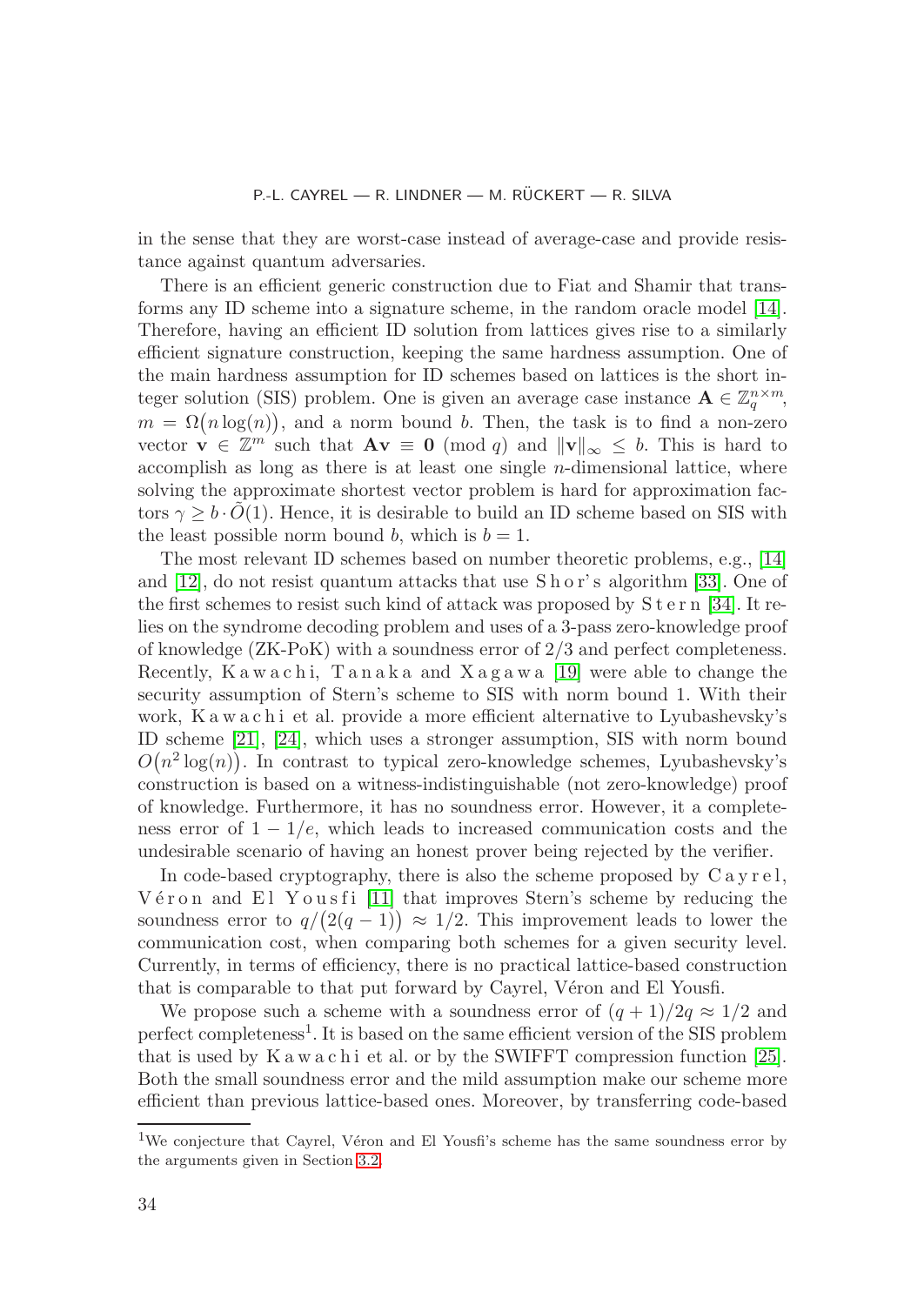constructions to lattices, we can exploit efficiency improvements using ideal lattices without losing provable security. As a result, our scheme has smaller public keys and more efficient operations than those associated with the current codebased ID schemes.

For a comparison with the most recent lattice-based ID schemes, see Table 1, which assumes that the parameters listed in Table 2 are used, and that a soundness error of  $2^{-16}$  (one of the values recommended in the norm ISO/IEC 9798) is specified. We computed that Lyubashevky's scheme takes 11 rounds to reach a completeness error below  $1\%$ , when it is using the most efficient parameters listed in [22]. This paper is a longer version of [9], where we first proposed

| Scheme                        | Secret key<br>[Kbyte] | Public key<br>[Kbyte] | Rounds | Payload<br>[Kbyte] | Domain   |
|-------------------------------|-----------------------|-----------------------|--------|--------------------|----------|
| Lyubashevsky [24]             | 0.25                  | 2,00                  | 11     | 110,00             | Lattices |
| Kawachi et al. [19]           | 0.25                  | 0.06                  | 27     | 58,67              | Lattices |
| Section 3                     | 0.25                  | 0.06                  | 17     | 37,50              | Lattices |
| Stern $[34]$ , Gaborit $[15]$ | 0.50                  | 0.06                  | 27     | 20,03              | Code     |
| Véron $[35]$                  | 0.44                  | 0.50                  | 27     | 18,95              | Code     |
| Cayrel et al. $[11]$          | 0.20                  | 0.10                  | 16     | 5,64               | Code     |

Table 1. Comparison of lattice-based identification schemes.

our lattice-based identification scheme. In the present work, we also instantiate a threshold ring signature scheme as an example of the application of Fiat-Shamir heuristic to the underlying identification scheme. Our signature scheme was first described in [10].

The content of this paper is organized as follows. We present the concepts that are used in the construction of the identification scheme in Section 2, as well as the original schemes by Stern, Cayrel, Véron and El Yousfi, whose key aspects were combined in the current work. Later, we give a detailed description of the algorithms that comprise the new scheme, and discuss the decisions that were made from a performance and security point of view in Section 3. Then, we analyze potential attacks and show how they affect the choice of parameters in Section 4. We also present a signature scheme named TRSS, presented in [10], obtained through the application of Fiat-Shamir transform to our identification scheme in Section 5. In Section 6 we present our conclusions and indicate further lines of investigation.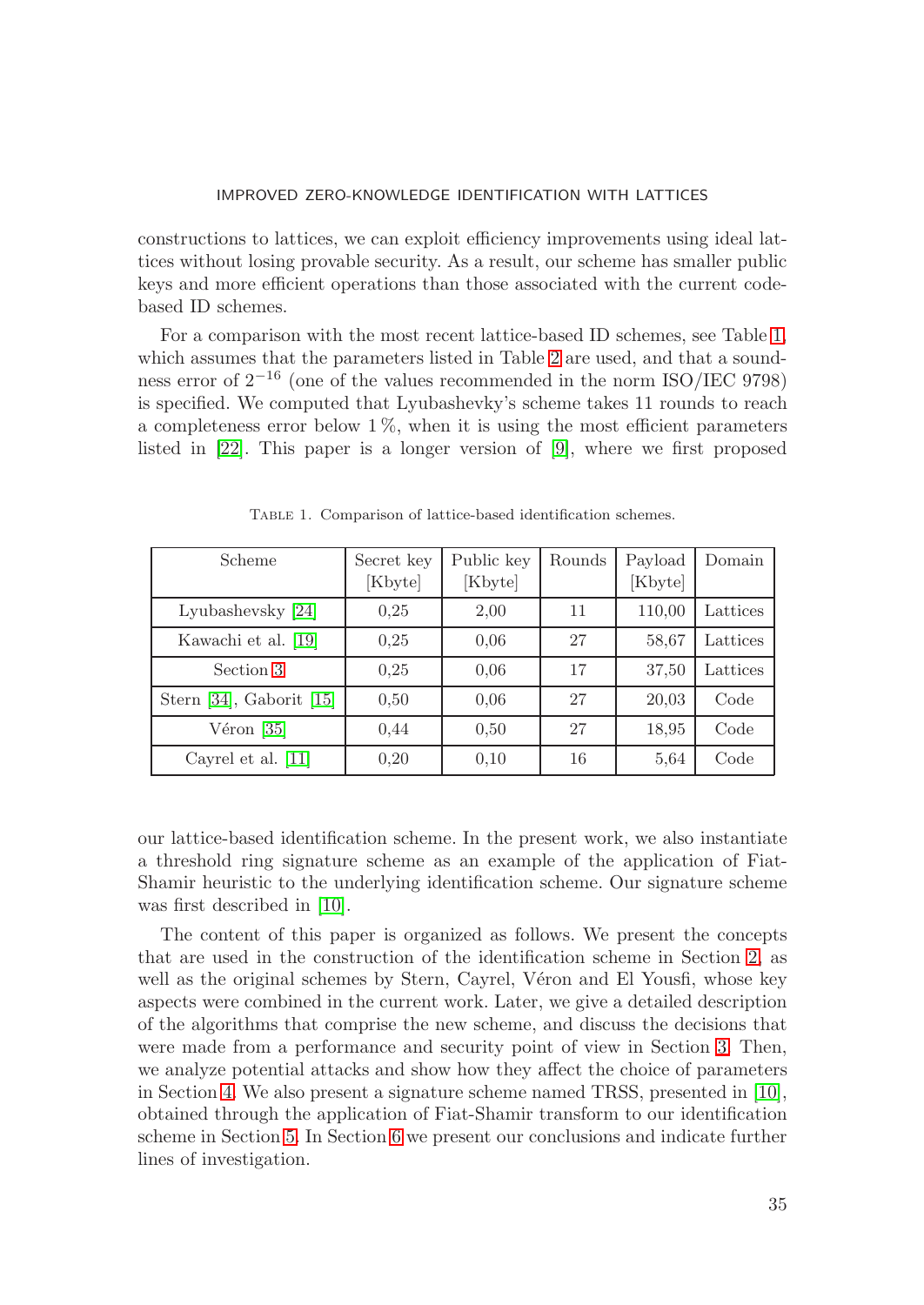## **2. Preliminaries**

**Notation:** We write vectors and matrices in boldface, while one-dimensional variables such as integers and reals will be regular. All vectors are columnvectors unless otherwise stated. We use || to signify that multiple inputs of a function are concatenated. For example, let  $h: \{0,1\}^* \to \{0,1\}^m$  be a hash function, and **a**, **b** be vectors, then we write  $h(\mathbf{a}||\mathbf{b})$  to denote the evaluation of h on some implicit binary encoding of **a** concatenated with an implicit encoding of **b**. For the scope of this work, the actual encoding used is assumed to be efficient, and generally not discussed since it has no relevance for the results.

**Security Model:** We apply in the current work a string commitment scheme in the trusted setup model, according to which a trusted party honestly sets up the system parameters for the sender and the receiver.

For security model, we use impersonation under concurrent attacks. This implies that we allow the adversary to play the role of a cheating verifier prior to impersonation, possibly interacting with many different prover clones concurrently. Such clones share the same secret key, but have independent coins and keep their own state. As stated in [5], security against this kind of attack implies security against impersonation under active attack.

In the security proofs along this text we use the concept of zero-knowledge interactive proof of knowledge system. In such context, an entity called prover P has as goal to convince a probabilistic polynomial-time (PPT) verifier  $V$  that a given string x belongs to a language  $L$ , without revealing any other information.

This kind of proof satisfies three properties:

- Completeness: any true theorem can be proven. That is,  $\forall x \in L \text{ Prob}[(P, V) [x] = \text{YES}] \ge 1 - \text{negligible}(k)$ . Where,  $(P, V)$ denotes the protocol describing the interaction between prover and verifier, and negligible(k) is a negligible function on some security parameter  $\kappa$ .
- Soundness: no false theorem can be proven. That is,  $\forall x \notin L \ \forall P' \ \text{Prob}[(P', V) [x] = \text{YES}] \leq 1/2$ , where P' denotes any entity playing the role of prover.
- Zero-Knowledge: anything one could learn by listening to P, one could also have simulated by oneself.

That is,  $\forall V'_{PPT} \exists S_{PPT} \ \forall x \in L \text{ VIEW}_{P,V'}(x) \text{ close to } S(x)$ . Where, VIEW represents the distribution of the transcript of the communication between prover and verifier, and  $S(x)$  represents the distribution of the simulation of such interaction. Depending on the proximity of  $VIEW_{P,V'}(x)$  and  $S(x)$ , as defined in [17], one can have:

**–** Perfect Zero-knowledge: if the distributions produced by the simulator and the proof protocol are exactly the same.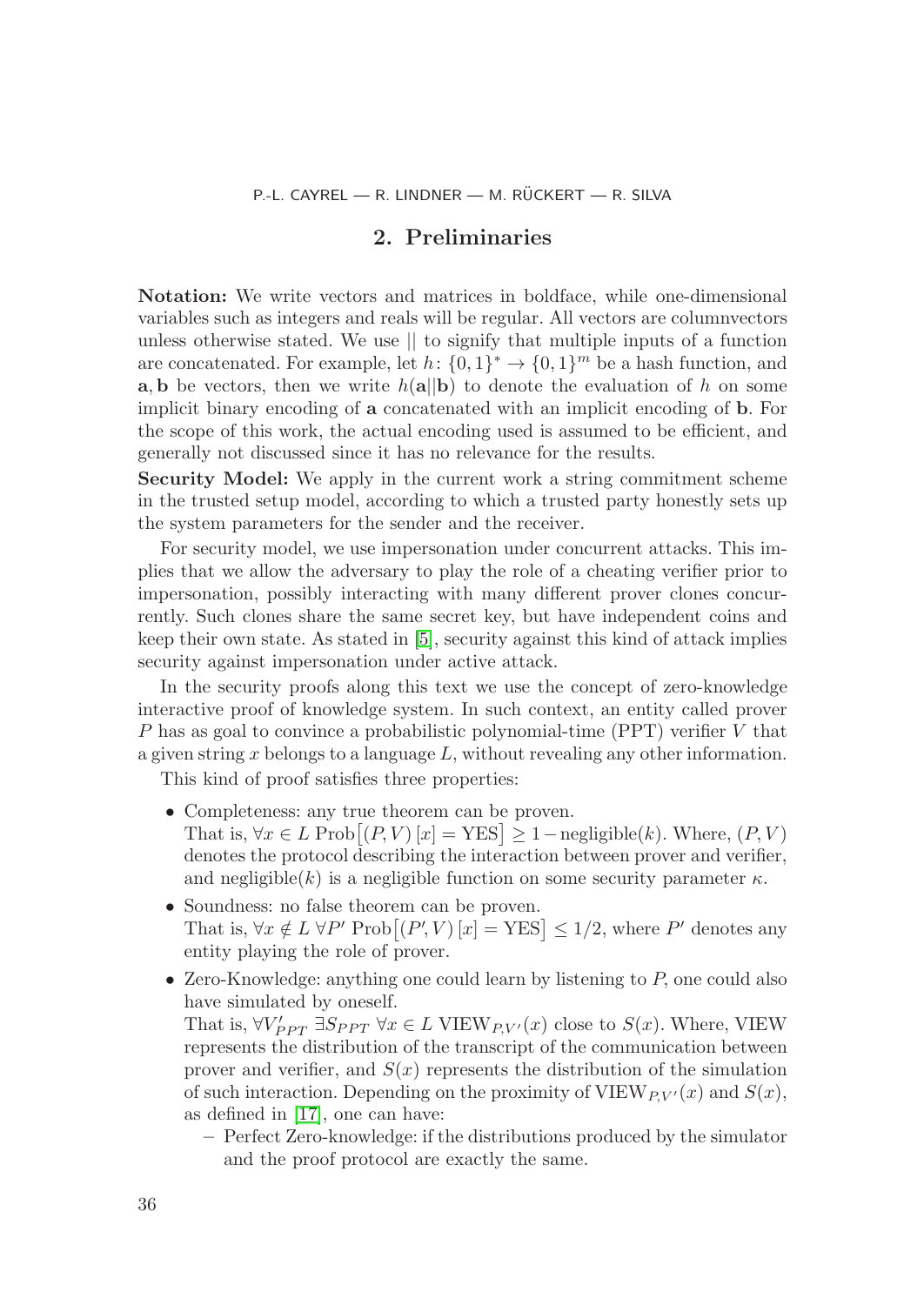- **–** Statistical Zero-knowledge: if the statistical difference between the distributions produced by the simulator and the proof protocol is a negligible function.
- **–** Computational Zero-knowledge: if the distributions produced by the simulator and the proof protocol are indistinguishable to any efficient algorithm.

**String Commitment Scheme.** A string commitment scheme is a protocol between two parties: a sender and a receiver. Both parties agree on a deterministic commitment function Com from a suitable family. This can be be realized, for instance, with a trusted third party. The scheme runs in two phases named committing and revealing.

In the commitment phase, the sender commits to a string  $s$  by choosing a string  $\rho$  uniformly at random and computing  $c \leftarrow \text{Com}(s, \rho)$  which he sends to the receiver. In the corresponding revealing phase, the sender reveals both the string s and his chosen randomness  $\rho$  to the receiver. Then the receiver checks if the equality  $c = \text{Com}(s; \rho)$  holds.

For our main protocol, we will use a commitment scheme which is secure in the sense that it is both hiding and binding. Informally, we say the scheme is statistically hiding, if a computationally unbounded attacking receiver has no noticeable advantage when correctly assigning two commitments  $c, c'$  to their respective strings  $s, s'$ . We say the scheme is computationally binding, if an attacking sender running in polynomial-time cannot change the commitment  $c$  to another value which passes the check in the revealing phase. Refer to, e.g., [18] for a formal definition.

**Fiat-Shamir Transform.** This heuristic converts an identification into a signature scheme by eliminating the verifier from the protocol. The challenges are computed in such a way that the use of pre-determined values that could be used in forgery is ruled-out. This is accomplished by making the challenge be the outcome of a cryptographic hash function that takes as input the commitments computed by the prover (who now plays the role of signer) and the message itself. The random aspect of the challenge is assured by the expected behavior of the hash function. This implies that the security model used is the random oracle model.

**Threshold Ring Signature Scheme (TRSS).** Given an input security parameter  $\lambda$ , an integer n representing the number of users, and an integer t representing the minimum number of users required to jointly generate a valid signature, threshold ring signature scheme is a set of four algorithms described as below:

• Setup: generates the public parameters corresponding to the security parameter.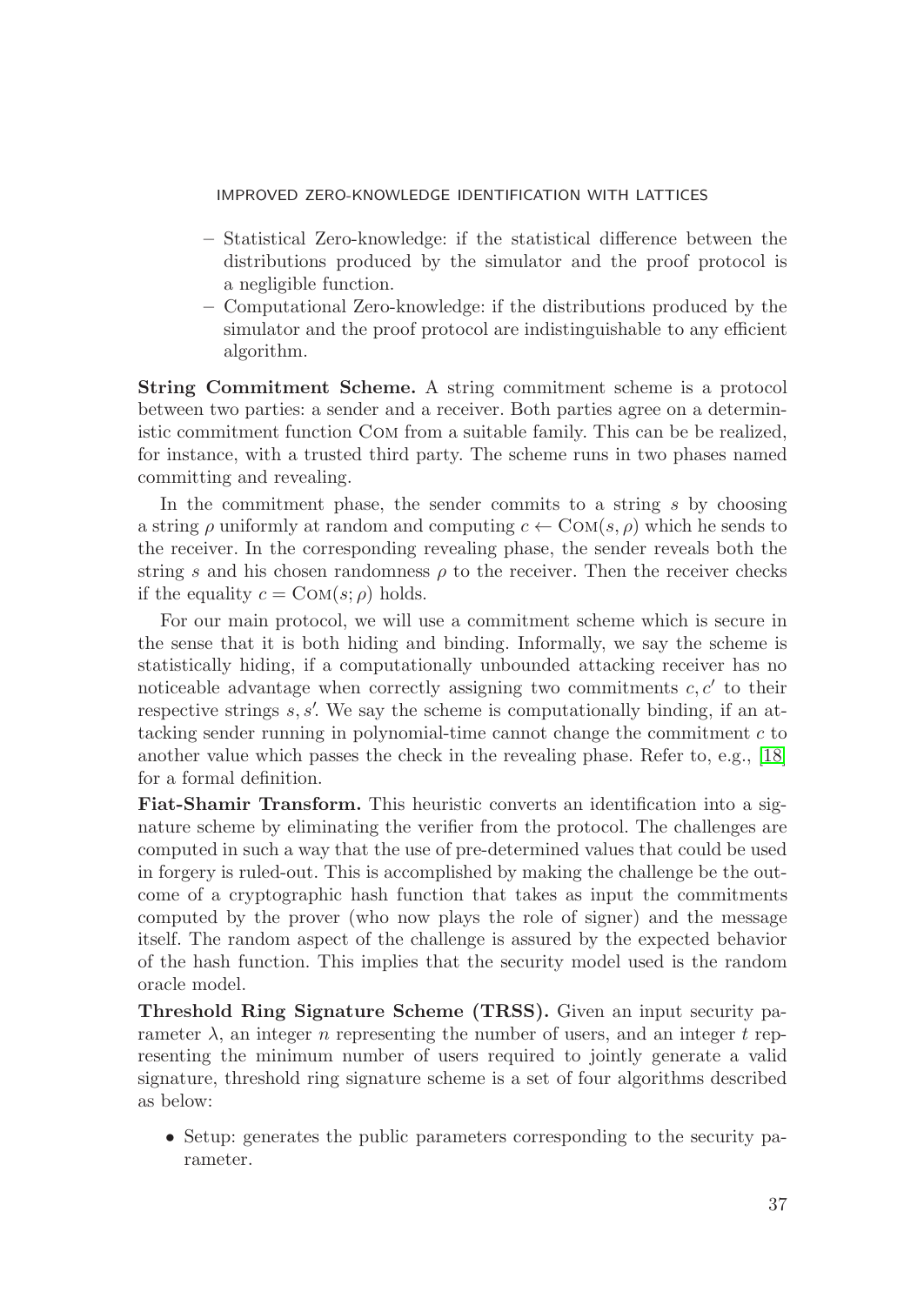- Key Generation: creates pairs of keys  $(s, p)$  (one for each user that composes the ring), secret and public respectively, related by a hard problem.
- Signature Generation: on input a message  $m$ , a set of public keys  $\{p_1,\ldots,p_n\}$  and a sub-set of t secret keys, it issues a ring signature  $\sigma$ .
- Signature Verification: on input a message m, its ring signature  $\sigma$  and a set of public keys  $\{p_1,\ldots,p_n\}$ , it outputs 1 in case the signature is valid, and 0 otherwise.

**Lattices.** Lattices are regular pointsets in a finite real vector space. They are formally defined as discrete additive subgroups of  $\mathbb{R}^m$ . They are typically represented by a basis **B** comprised of  $n \leq m$  linear independent vectors in  $\mathbb{R}^m$ . In this case the lattice is the set of all combinations of vectors in **B** with integral coefficients, i.e.,  $L = \mathbf{B}\mathbb{Z}^n$ . In cryptography, we usually consider exclusively integral lattices, i.e., subgroups of  $\mathbb{Z}^m$ .

There are some lattice-based computational problems whose hardness can be used as security assumption when building cryptographic applications. We will give definitions of all the problems relevant for this article now. We will use an unspecified norm in these definition, but for the scope of our article this will always be the max-norm.

**DEFINITION 2.1** (SVP). Given a lattice basis  $\mathbf{B} \in \mathbb{Z}^{m \times n}$ , the shortest vector problem (SVP) consists in finding a non-zero lattice vector **Bx** such that  $\|\mathbf{Bx}\| \leq \|\mathbf{By}\|$  for any other  $\mathbf{y} \in \mathbb{Z}^n \setminus \{0\}.$ 

**DEFINITION 2.2** (CVP). Given a lattice basis  $\mathbf{B} \in \mathbb{Z}^{m \times n}$  and a target vector **t** ∈  $\mathbb{Z}^m$ , the closest vector problem (CVP) is finding  $\mathbf{x} \in \mathbb{Z}^n$  such that  $\|\mathbf{Bx} - \mathbf{t}\|$ is minimal.

SVP and CVP admit formulations as approximation, as well as promise (GapSVP, GapCVP) problems. For these versions the hardness can be proved under suitable approximation factors such as constants as seen, for example, in [27].

**DEFINITION 2.3** (SIS). Given a matrix  $\mathbf{A} \in \mathbb{Z}_q^{n \times m}$  and a positive real number b, the short integer solution (SIS) problem consists in finding a non-zero vector  $\mathbf{x} \in \mathbb{Z}^m$  that satisfies the equation  $\mathbf{A}\mathbf{x} = \mathbf{0} \pmod{q}$  and that has length  $\|\mathbf{x}\| \leq b$ .

There are lattice-based cryptographic hash function families for which it can be shown that breaking a randomly chosen instance is at least as hard as finding solutions for worst-case instances of lattice problems. In  $[3]$  and  $[4]$ , A j t a i first showed how to use computationally intractable worst-case lattice problems as building blocks for cryptosystems. The parameter sizes involved, however, are not small enough to enable practical implementations.

Using cyclic lattices,  $M$  i c c i a n c i o showed that it is possible to represent a basis, and thus public keys, with space that grows quasilinearly in the lattice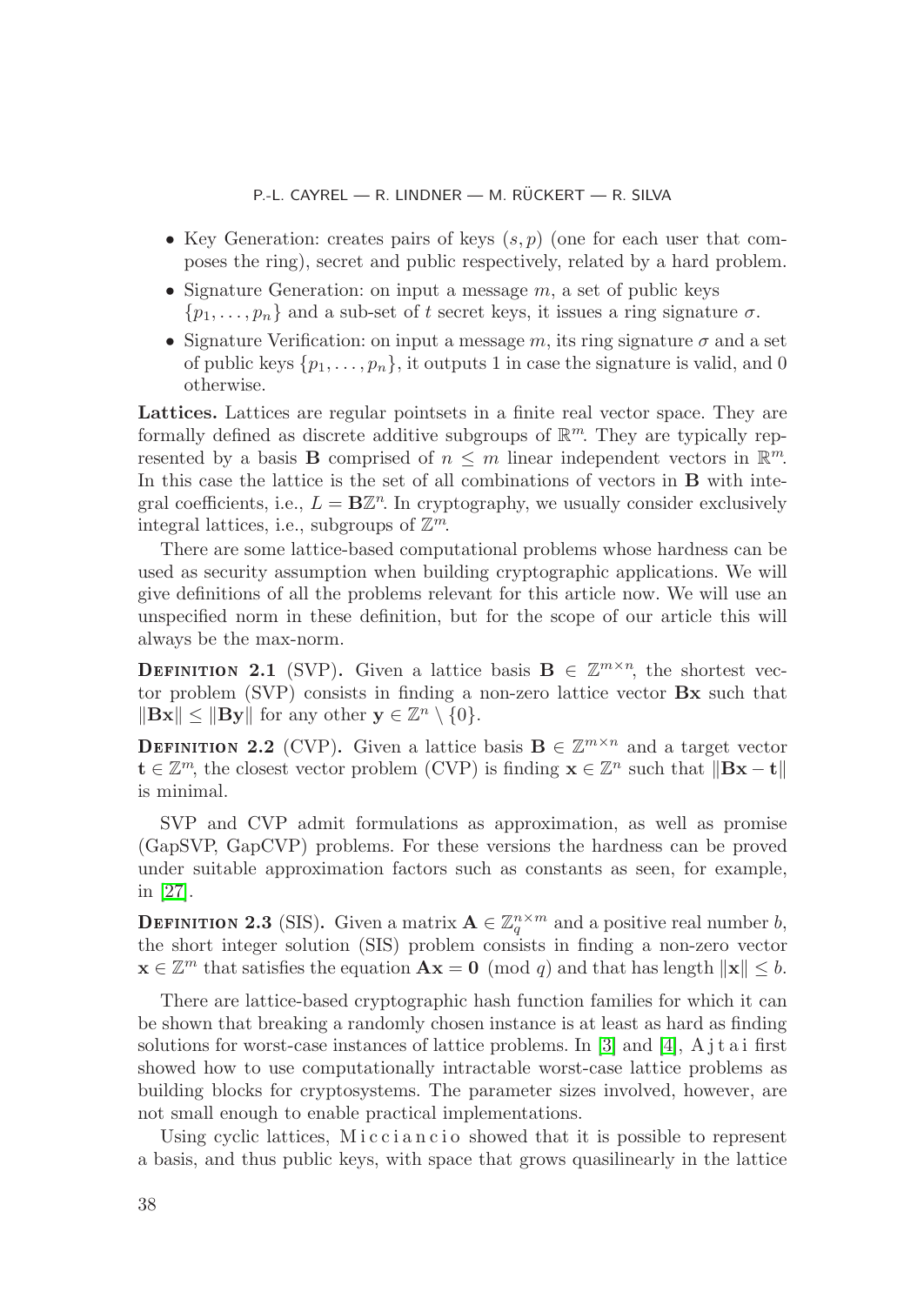dimension [26]. Together with L y u b a s h e v s k y, he improved this initial result, achieving compression functions that are both efficient and provably secure assuming the hardness of worst-case lattice problems for a special type of lattices, namely ideal lattices [23]. We will talk in more detail about ideal lattices later on.

A variety of hard problems associated with lattices has been used as security basis in a number of cryptographic schemes. For example, Lyubashevsky's identification scheme is secure under active attacks, assuming the hardness of approximating SVP in all lattices of dimension n to within a factor of  $O(n^2)$ . By weakening the security assumption, on the other hand, one can achieve parameters small enough to make a practical implementation feasible, as seen in the identification scheme proposed by  $K$  a w a c h i et al. in [19]. In this later work, the authors suggest to use approximate GapSVP or SVP within factors  $O(n)$ .

### **Ideal lattices**

Lattices are additive groups. However, there is a particular class of lattices that are also closed under (properly defined) ring multiplications. They correspond to the ideals of some polynomial quotient ring and are defined below. In the definition, we implicitly identify polynomials with their vector of coefficients.

**DEFINITION 2.4** (Ideal lattices). Let  $f$  be some monic polynomial of degree  $n$ . Then, L is an *ideal lattice* if it corresponds to an ideal I in the ring  $\mathbb{Z}[x]/\langle f \rangle$ .

The concept of ideal lattices is very general. So, often lattice classes resulting from specific choices of f have their own names. For example,  $f(x) = x^n - 1$ corresponds to cyclic lattices, and  $f(x) = x^n + 1$  to anticyclic lattices. We also have the class of cyclotomic lattices resulting from all cyclotomic polynomials f. The later class is the only one relevant for practical applications at the moment.

Whereas, for general lattices of full rank n and entries of bitsize  $q$ , one needs  $n^2 \log(q)$  bits to represent a basis, for ideal lattices only  $n \log(q)$  bits suffice. This property addresses one of the major drawbacks usually associated with lattice- -based cryptosystems: the large key sizes. Another good characteristic of the subclass of cyclotomic lattices is that associated matrix/vector multiplications can be performed in time  $O(n \log(n))$  using discrete FFTs.

Lyubashevsky and Micciancio found that it is possible to restrict both SIS and SVP to the class of ideal lattices and keep the worst-case to average-case connection (for a fixed polynomial  $f$  that is irreducible over the integers) discovered by Ajtai. The corresponding problems are denoted with the prefix "Ideal-". As is customary, we again identify polynomials with their vectors of coefficients.

**DEFINITION 2.5** (Ideal-SIS). Let  $f$  be some monic polynomial of degree  $n$ , and  $R_f$  be the ring  $\mathbb{Z}[x]/\langle f \rangle$ . Given m elements  $a_1, \ldots, a_m \in R_f/qR_f$ , the *Ideal-SIS*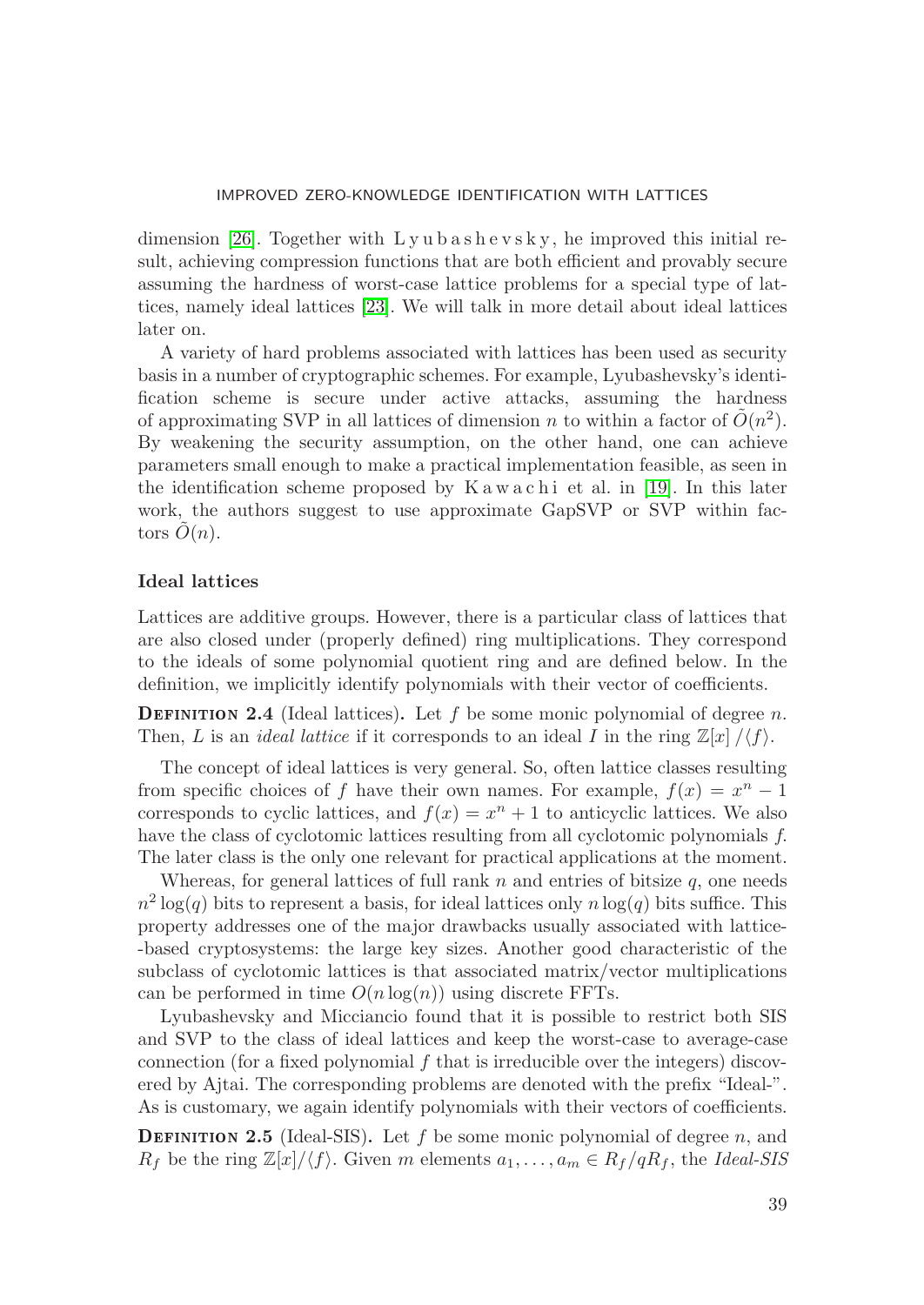P.-L. CAYREL — R. LINDNER — M. RÜCKERT — R. SILVA

problem consists in finding  $x_1, \ldots, x_m \in R_f$  such that  $\sum_{i=1}^m a_i x_i = 0 \pmod{q}$ and  $||(x_1,\ldots,x_m)|| \leq b$ .

Switching between the ideal and general lattice setting for schemes based on SIS happens by replacing the randomly chosen matrix **A** for the general SIS setting with

$$
\mathbf{A}_1 = [a_1, a_1 x, \dots, a_1 x^{n-1}],
$$
  
\n
$$
\mathbf{A}_2 = [a_2, a_2 x, \dots, a_2 x^{n-1}],
$$
  
\n
$$
\vdots
$$
  
\n
$$
\mathbf{A}_m = [a_m, a_m x, \dots, a_m x^{n-1}],
$$
  
\n
$$
\mathbf{A}' = [\mathbf{A}_1 | \mathbf{A}_2 | \dots | \mathbf{A}_m],
$$

where  $a_1, \ldots, a_m \in R_f/qR_f$  is chosen uniformly at random.

### **Identification scheme**

An identification scheme is a collection of algorithms (Setup, Key Generation, Prover, Verifier) meant to provide a proof of identity for a given part. The Setup algorithm takes as input a security parameter and generates structures (such as lattice or code basis) to be used by the other algorithms. The Key Generation algorithm takes as input the parameters generated by the Setup algorithm and derives key pairs (private, public) to be associated with a set of users. The Prover and Verifier algorithms correspond to a protocol that is executed by entities P and V, respectively, such that the first convinces the latter about its identity authenticity, by proving to have knowledge of a solution to a hard problem, which establishes the relation between the components of  $P$ 's key pair (private, public).

### **Schnorr's identification scheme**

This is a number-theoretic identification scheme which relies on the hardness of the discrete logarithm problem. The protocol realizing this scheme corresponds to a zero-knowledge proof of knowledge that the entity *prover* knows the solution to x to the equation  $X = \alpha^x \mod p$ , where  $x \in \{1, \ldots, q-1\}$ , with p and q primes such that q divides  $p - 1$ . It makes use of the keys and parameters generated as below.

The Key Generation algorithms is defined as follows:

- Input: security parameter  $k$ .
- Choose parameter  $t$  as a function of  $k$ .
- Choose uniformly at random the primes q and p, such that q divides  $p-1$ .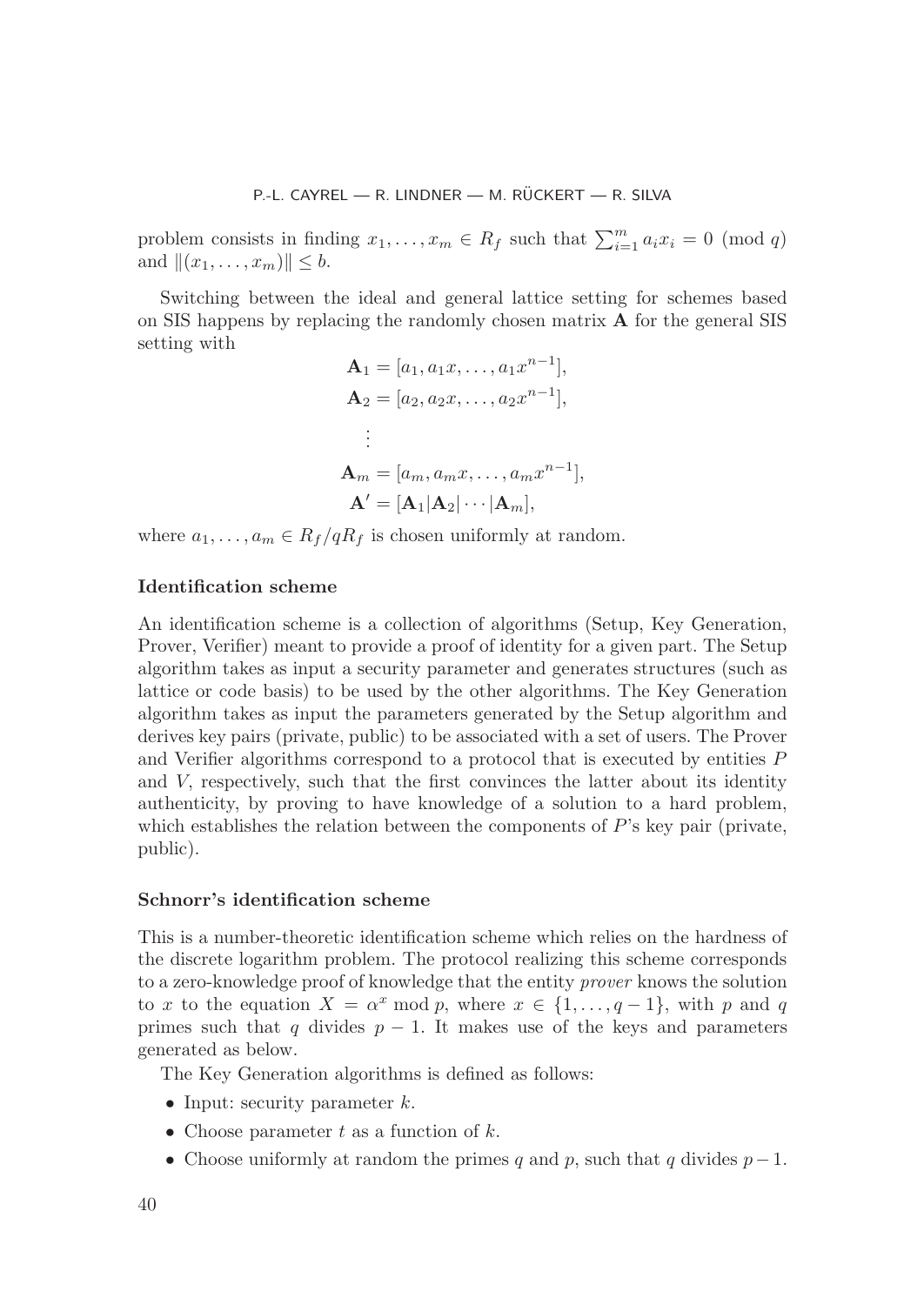- Choose  $\alpha \in \mathbb{Z}_p$  with order q.
- Choose the private key x uniformly at random from  $\{1,\ldots,q-1\}$ .
- Make the public key  $X = \alpha^x \mod p$ .

The Identification Scheme protocol is comprised of the following steps:

- The *prover* chooses y uniformly at random from  $\mathbb{Z}_q$ , computes  $Y = \alpha^y$  and sends it to the *verifier*.
- The *verifier* chooses c uniformly at random from  $\mathbb{Z}_{2^t}$  and sends it to the *prover*.
- The *prover* responds with  $y + cx$  mod q.
- The *verifier* accepts the *prover* if  $\alpha^z \equiv Y X^c$ , and Y belongs to the group generated by  $\alpha$  and  $z \in \mathbb{Z}_q$ . Otherwise, the *prover* is rejected.

The security of the identification scheme above is based on the hardness of computing discrete logarithms [32]. The protocol has a soundness error of  $2^{-t}$ .

### **Stern's identification scheme**

The first practical code-based identification scheme was proposed by S t e r n [34]. Its basic algorithm uses a hash function h, a pair of keys  $(i, s)$  related by  $\mathbf{i} = \mathbf{H}^T \mathbf{s}$ , where **H** is a public parity check matrix of a given code, **s** is a private binary vector of Hamming weight  $p$ , and **i** is its public syndrome. In a given round, **y** is chosen uniformly at random from the same space as **s**, a permutation  $\sigma$ of the integers  $\{1,\ldots,\dim(y)\}\$ is similarly chosen, and the commitments are calculated by the prover as follows:

$$
c_1 = h(\sigma || \mathbf{H}^T \mathbf{y}),
$$
  
\n
$$
c_2 = h(\sigma(\mathbf{y})),
$$
  
\n
$$
c_3 = h(\sigma(\mathbf{y} \oplus \mathbf{s})).
$$

Upon receipt of a challenge b chosen uniformly at random from  $\{0, 1, 2\}$ , the prover reveals the information that enables the verifier to check the correctness of the commitments as below:

> $b = 0$ : Reveal **y** and  $\sigma$ . Check  $c_1$  and  $c_2$ .  $b = 1$ : Reveal **y**  $\oplus$  **s** and  $\sigma$ . Check  $c_1$  and  $c_3$ .  $b = 2$ : Reveal  $\sigma(\mathbf{y})$  and  $\sigma(\mathbf{s})$ . Check  $c_2, c_3$ , and  $\text{wt}(\sigma(\mathbf{s})) = p$ .

This scheme has a soundness error of  $2/3$ . In order to reach a confidence level L on the authenticity of the prover, it has to be repeated a number  $r$  of times, so that  $1 - (2/3)^r > L$ .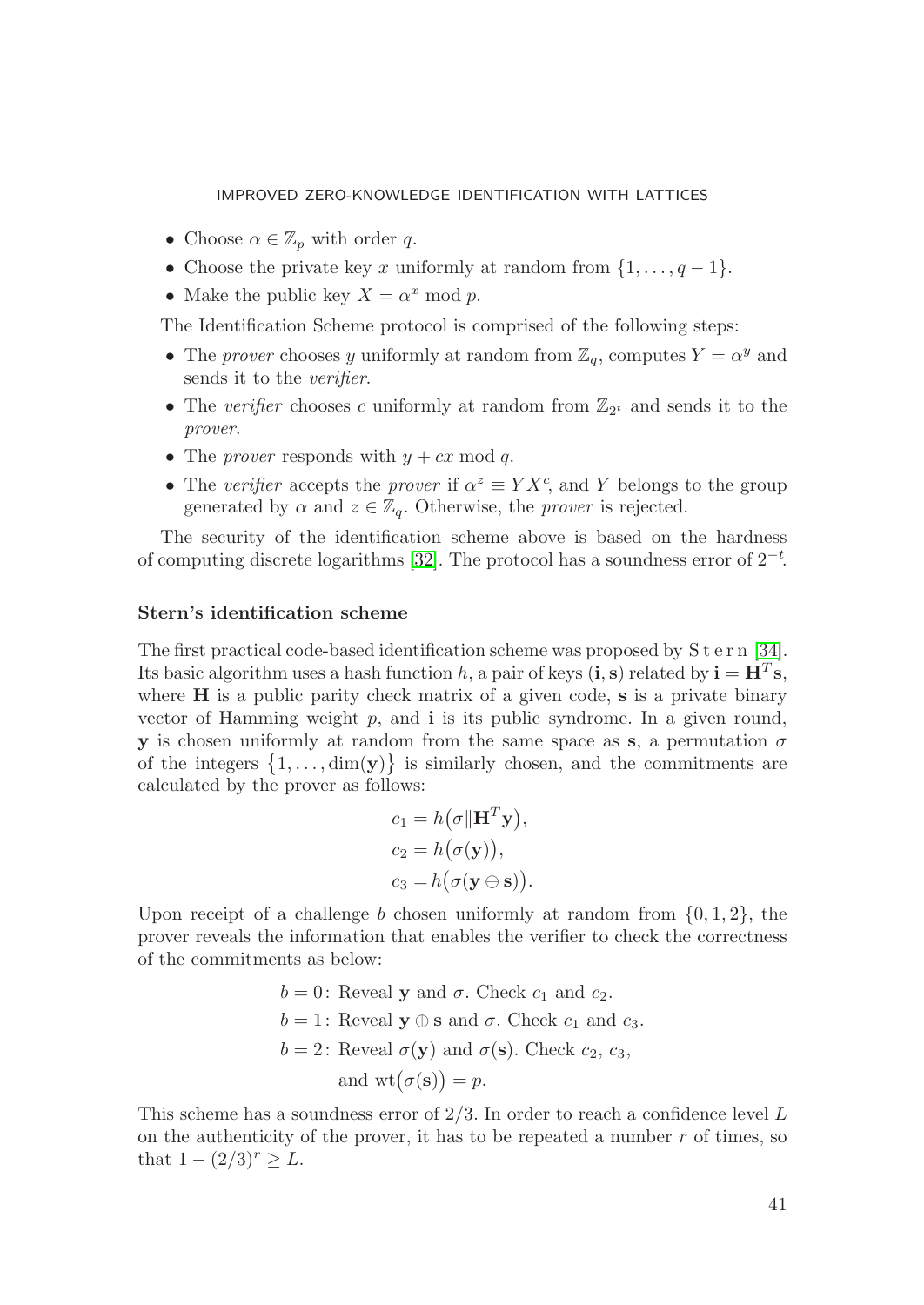In the same work Stern also proposed a few variants of the basic scheme focusing on specific goals, such as: minimize computing load, minimize number of rounds, apply identity-based construction, and employ an analogy of modular knapsacks. For the minimization of number of rounds, he suggested the following solution:

- (1) The private key **s** is replaced by the generators  $\{s_1, \ldots, s_m\}$  of a simplex code.
- (2) Only two commitments  $c_1 = h(\sigma \|\mathbf{H}^T \mathbf{y})$  and  $c_2 = h(\sigma(\mathbf{y})\|\sigma(\mathbf{s}_1)\| \dots \|\sigma(\mathbf{s}_n))$  are used.
- (3) The prover computes  $z = \sigma(\mathbf{y} \oplus \bigoplus_{j=1}^{m} b_j \mathbf{s}_j)$  using a binary vector  ${b_1, \ldots, b_m}$  received from the verifier.
- (4) Upon challenge 0, the prover reveals  $\sigma$ , and the verifier checks  $c_1$ .
- (5) Upon challenge 1, the prover discloses  $\{\sigma(s_1), \ldots, \sigma(s_m)\}\$ , and the verifier checks that  $c_2$  is correct and that the code generated by  $\{s_1, \ldots, s_m\}$  is simplex with the required weight.

This solution replaces the 3-pass approach by a 5-pass one, but it is not effective as far as communication costs are regarded. A more efficient solution is shown in the following paragraph. It also corresponds to the underlying approach for our lattice-based solution.

### Cayrel and Véron's identification scheme

The identification scheme proposed by  $S \text{ term}$  [34] was based on the hardness of the syndrome decoding problem. An improvement over this scheme, using the dual construction, was proposed by  $V \notin r$  on [35], achieving lower communication costs and better efficiency. Like the basic Stern construct, however, a dishonest prover can have success with probability up to 2/3 in any given round.

By modifying the way the commitments are calculated, incorporating a value chosen at random by the verifier,  $C$  a y r e l and  $V$  é r o n [11] were able to bound the cheating probability within a given round close to  $1/2$ , with similar communication costs. The approach followed will be outlined later for the case of our scheme in Algorithm 2, where the syndrome decoding problem is replaced by the shortest vector problem as hardness assumption. It involves a 5-pass solution, similar to Stern's construction. It avoids the heavy payload associated with transmitting the whole basis of a simplex code (or of a lattice), though.

Another scheme suggested by G a b o r i t requires smaller storage for public data [15]. Given that the schemes we have seen are dealing with codes, this usually implies that a generator matrix or a parity check matrix is needed to fully characterize them. The idea applied by Gaborit was to use double-circulant matrices for a compact representation.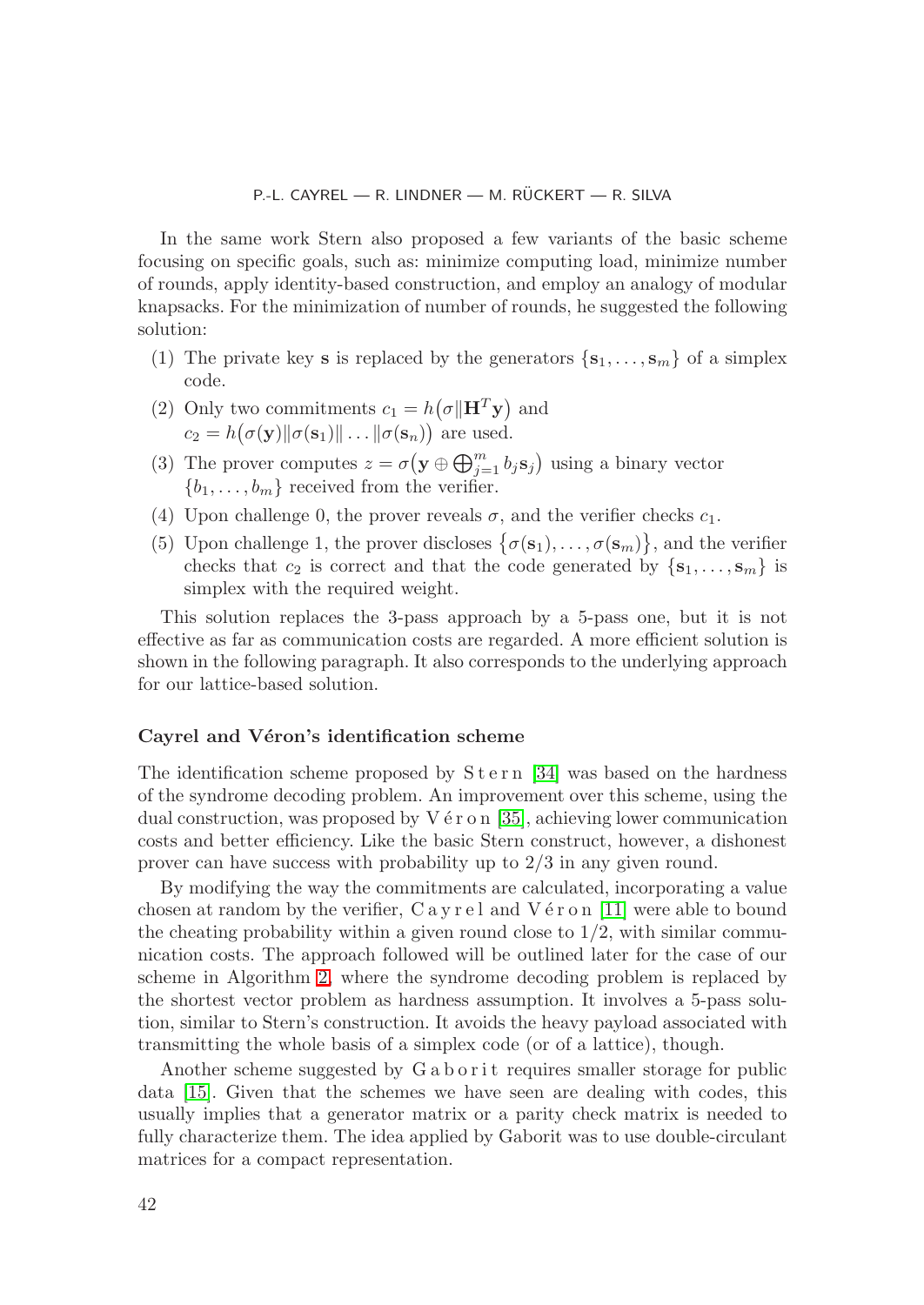In our work, we point out that a combination of these two approaches can be used in the lattice context, namely ideal lattices (which allow a very compact representation, as efficient as double-circulant matrices) for an identification scheme structure with soundness error of  $1/2$ . With this, we manage to have the lowest communication costs and lowest public data storage needs.

## **3. Our identification scheme**

Taking  $C$  a y r e l and  $V$  é r o n's scheme [11] as basis and changing the main security assumption from the syndrome decoding problem (code-based) to the short integer solution problem (lattice-based), we obtain a new identification scheme. The transformation is non-trivial since low-weight codewords that are required in one setting are not necessarily short vectors as required in the other and vice versa.

We begin by describing the new identification scheme and then give arguments regarding all major properties such as completeness, soundness, and zero- -knowledge as well as performance.

### **3.1. Description**

The scheme consists of two main parts: a key generation algorithm (Figure 1) and an interactive identification protocol (Figure 2).

> KeyGen:  $\mathbf{x} \leftarrow \{0, 1\}^m$ , s.t. wt $(\mathbf{x}) = m/2$  $\mathbf{A} \stackrel{\$}{\longleftarrow} \mathbb{Z}_q^{n \times m}$ **y** ←− **Ax** mod q COM  $\stackrel{\$}{\longleftarrow}$  F, suitable family of commitment functions  $\textbf{Output } (\text{sk}, \text{pk}) = (\mathbf{x}, (\mathbf{y}, \mathbf{A}, \text{COM}))$

The key generation algorithm receives as input a set of parameters  $(n, m, q)$ , e.g., (64, 2048, 257) (see Section 4.1 for a discussion on why this is a sensible choice). It chooses a matrix  $\mathbf{A} \in \mathbb{Z}_q^{n \times m}$  uniformly at random and selects as private key a binary vector  $\mathbf{x} \in \{0, 1\}^m$  of Hamming weight  $m/2$ . The public key consists of an *n*-dimensional vector  $y = Ax \mod q$ , the random matrix A, and a commitment function Com. To instantiate the algorithm, we need to

FIGURE 1. Key generation algorithm, parameters  $n, m, q$  are public.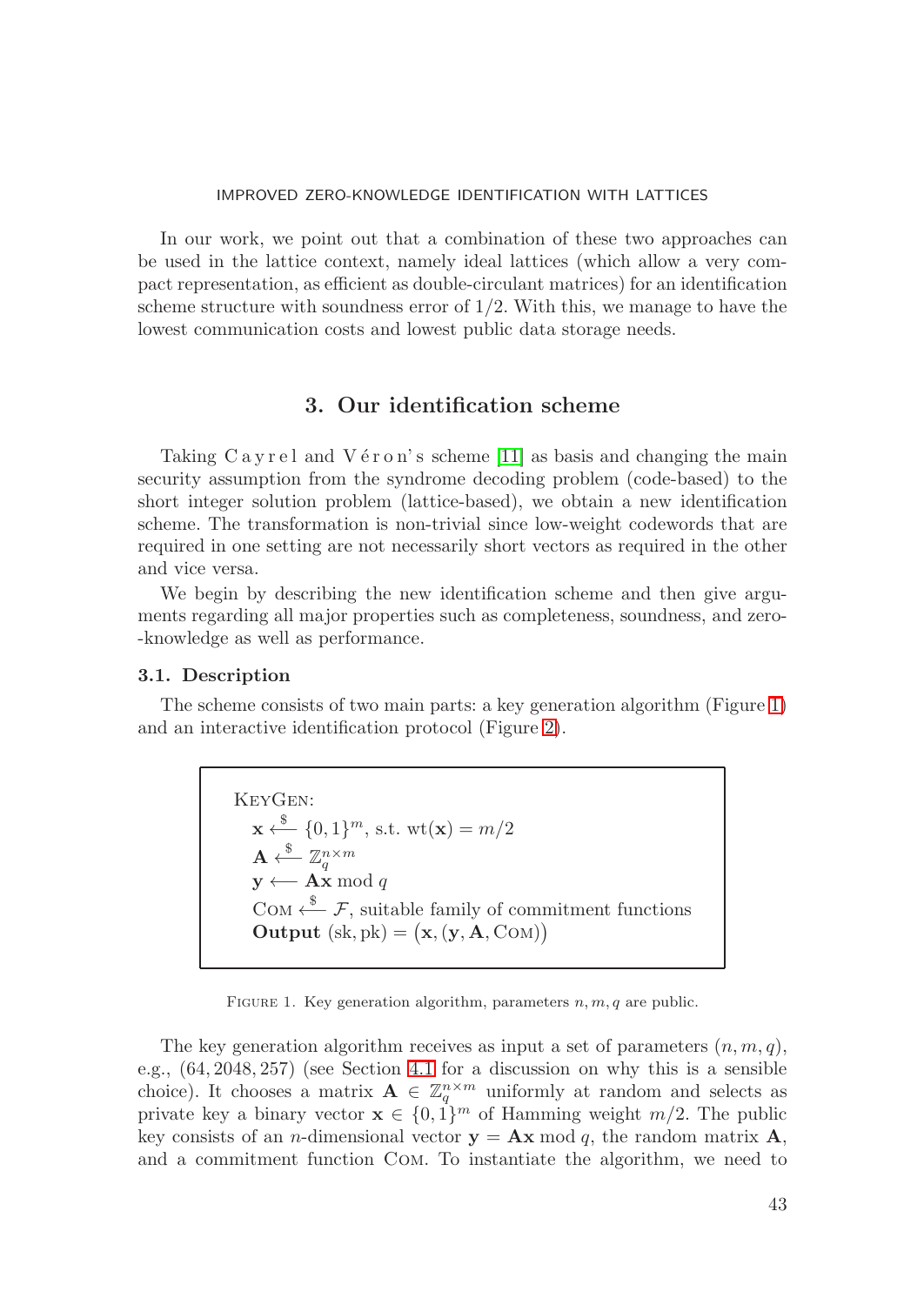select a family of statistically hiding and computationally binding commitment functions F.

For the time being we recommend the commitment functions used by Kawachi et al. since they merely require a lattice-based collision resistant, regular hash function, in our case SWIFFT, which allows us to have a single security assumption. The commitment functions Com that we use are deterministic algorithms, which get as second input a nonce  $r$  that is assumed to be chosen uniformly at random from a set big enough to guarantee the hiding property of the commitment.

| <b>Prover</b> $P$ (sk, pk)<br>Verifier $V(\text{pk})$<br>$(\text{sk}, \text{pk}) = (\mathbf{x}, (\mathbf{y}, \mathbf{A}, \text{COM})) \longleftarrow \text{KEYGEN}$                                                                                                                                                                                                                                                                                                                                                                                                                  |                                                                                                                                                                                                                                                                                                                                                                                            |  |  |  |  |
|--------------------------------------------------------------------------------------------------------------------------------------------------------------------------------------------------------------------------------------------------------------------------------------------------------------------------------------------------------------------------------------------------------------------------------------------------------------------------------------------------------------------------------------------------------------------------------------|--------------------------------------------------------------------------------------------------------------------------------------------------------------------------------------------------------------------------------------------------------------------------------------------------------------------------------------------------------------------------------------------|--|--|--|--|
| $\mathbf{u} \stackrel{\$}{\longleftarrow} \mathbb{Z}_q^m, \sigma \stackrel{\$}{\longleftarrow} S_m, \mathbf{z} \longleftarrow \mathbf{P}_{\sigma} \mathbf{x}$<br>$\mathbf{r}_0 \stackrel{\$}{\longleftarrow} \{0,1\}^n, \mathbf{r}_1 \stackrel{\$}{\longleftarrow} \{0,1\}^n$<br>$c_0 \leftarrow \text{Com}(\sigma \parallel \mathbf{Au}; \mathbf{r}_0)$<br>$c_1 \leftarrow \text{COM}(\mathbf{z} \parallel \mathbf{P}_{\sigma} \mathbf{u}; \mathbf{r}_1) \xrightarrow{c_0, c_1}$<br>$\beta \longleftrightarrow \mathbf{P}_{\sigma}(\mathbf{u} + \alpha \mathbf{x}) \longrightarrow$ | $\leftarrow \frac{\alpha}{\alpha \leftarrow \alpha} \mathcal{Z}_a$<br>$\leftarrow$ $b \leftarrow$ {0, 1}                                                                                                                                                                                                                                                                                   |  |  |  |  |
| If $b = 0: \frac{\sigma, \mathbf{r}_0}{\sigma}$ Check                                                                                                                                                                                                                                                                                                                                                                                                                                                                                                                                |                                                                                                                                                                                                                                                                                                                                                                                            |  |  |  |  |
| Else:                                                                                                                                                                                                                                                                                                                                                                                                                                                                                                                                                                                | $c_0 \stackrel{?}{=} \text{COM}(\sigma \parallel \mathbf{AP}_{\sigma}^{-1} \beta - \alpha \mathbf{y}; \mathbf{r}_0)$<br>$\sigma \stackrel{?}{\in} S_m$<br>$\xrightarrow{\mathbf{z},\,\mathbf{r}_1}$ Check<br>$c_1 \stackrel{?}{=} \text{Com}(\mathbf{z} \parallel \beta - \alpha \mathbf{z}; \mathbf{r}_1)$<br>$\mathbf{z} \in \{0,1\}^m$ ,<br>$\text{wt}(\mathbf{z}) \stackrel{?}{=} m/2$ |  |  |  |  |

Figure 2. Identification protocol.

The identification protocol in Figure 2 describes the interaction between prover and verifier in order to convince the second party about the identity of the first. All computation in the protocol is performed modulo  $q$ , and we use the following notations. The set of all permutations on m elements is  $S_m$ . Any permutation  $\sigma \in S_m$  is a linear operation and the associated  $m \times m$  binary matrix is  $P_{\sigma}$ .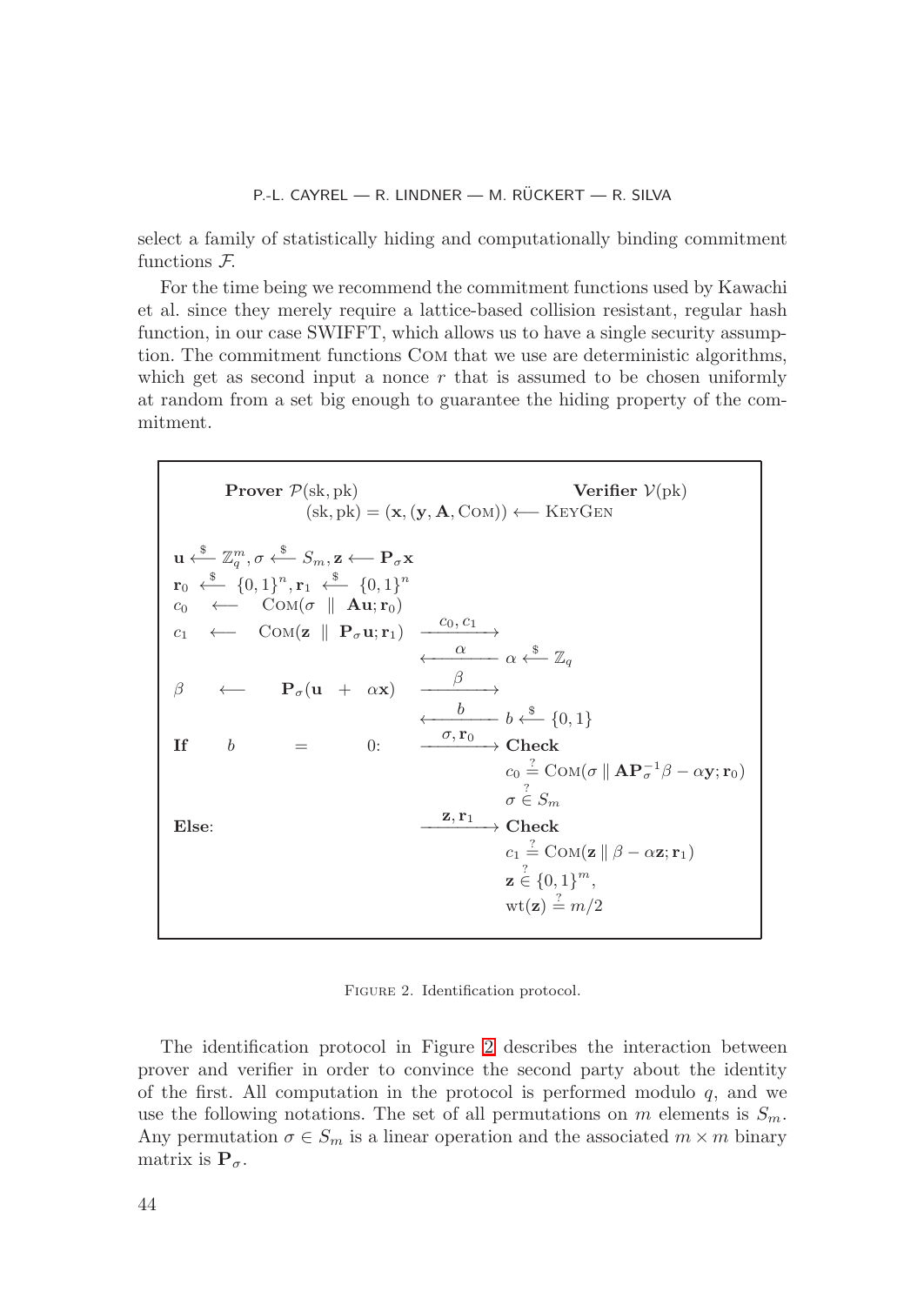The protocol is an adaption of the code-based identification scheme [11] which represents a major improvement to  $V \notin r \circ n$ 's [35] and  $S \notin r \circ n'$ 's [34] schemes. In the same way our protocol represents an improvement over the lattice adaptions of Stern's scheme by K a w a c h i et al. [19]. Like Kawachi's, our adaptation to the lattice setting is non-trivial, since we need to ensure that a binary secret key is used (regardless of the Hamming weight). This needs to be guaranteed throughout the protocol which entails some change in the  $\beta$  that is used. Similarly to the coding-based scheme, a cheating prover, not knowing the secret key, can lead a verifier to believe that he actually knows that secret value with a probability up to 1/2 in an individual round of execution. Therefore, in order to diminish the success rate of such an impersonation, the protocol has to be repeated a number of times, which is a function of the degree of confidence requested by the application that is using the scheme. This will be discussed further in Section 3.2, where we argue the soundness.

In the commitment phase, the prover commits to two values  $c_0, c_1$ , where  $c_0$  is comprised of the random choices he made and  $c_1$  contains information about his secret key. An adversary that can also correctly compute them with overwhelming probability either is able to break the commitment or to solve the hard problem that makes it possible to obtain a private key from its public counterpart. Those commitments are sent to the verifier, who responds in the second phase with value  $\alpha$  taken uniformly at random from  $\mathbb{Z}_q$ . Upon receipt of this value, the prover is supposed to multiply it by the private key, add to a permuted masking value u (uniformly chosen at random from  $\mathbb{Z}_q^m$ ) and make a permutation over the sum. Since **u** was random,  $\beta$  can be seen as a random variable with uniform distribution over  $\mathbb{Z}_q^m$ , leaking no information about the private key **x**.

Upon receipt of this value, the verifier makes a challenge to the prover, picking a value uniformly at random from the set  $\{0, 1\}$ . The prover responds to it by revealing some piece of information that allows the verifier to compute and check the commitments. An honest prover will always be able to respond either challenges. Besides checking the correctness of the commitments, the verifier must also check that the values disclosed by the prover are well-formed, although in practice this would be solved by defining a suitable encoding for the data.

We will see in Section 3.3 how an impersonator can always cheat with a success probability of  $1/2$ , and that no better strategy is possible under our hardness assumptions. So in order to reach a prescribed level of security the interaction proposed here must be repeated an appropriate number of times.

**Construction with ideal lattices.** The present construction makes no assumptions about the structure of the SIS matrix **A**. Therefore, the space necessary for storing this matrix is  $\tilde{O}(n^2)$ , which is too big for practical purposes.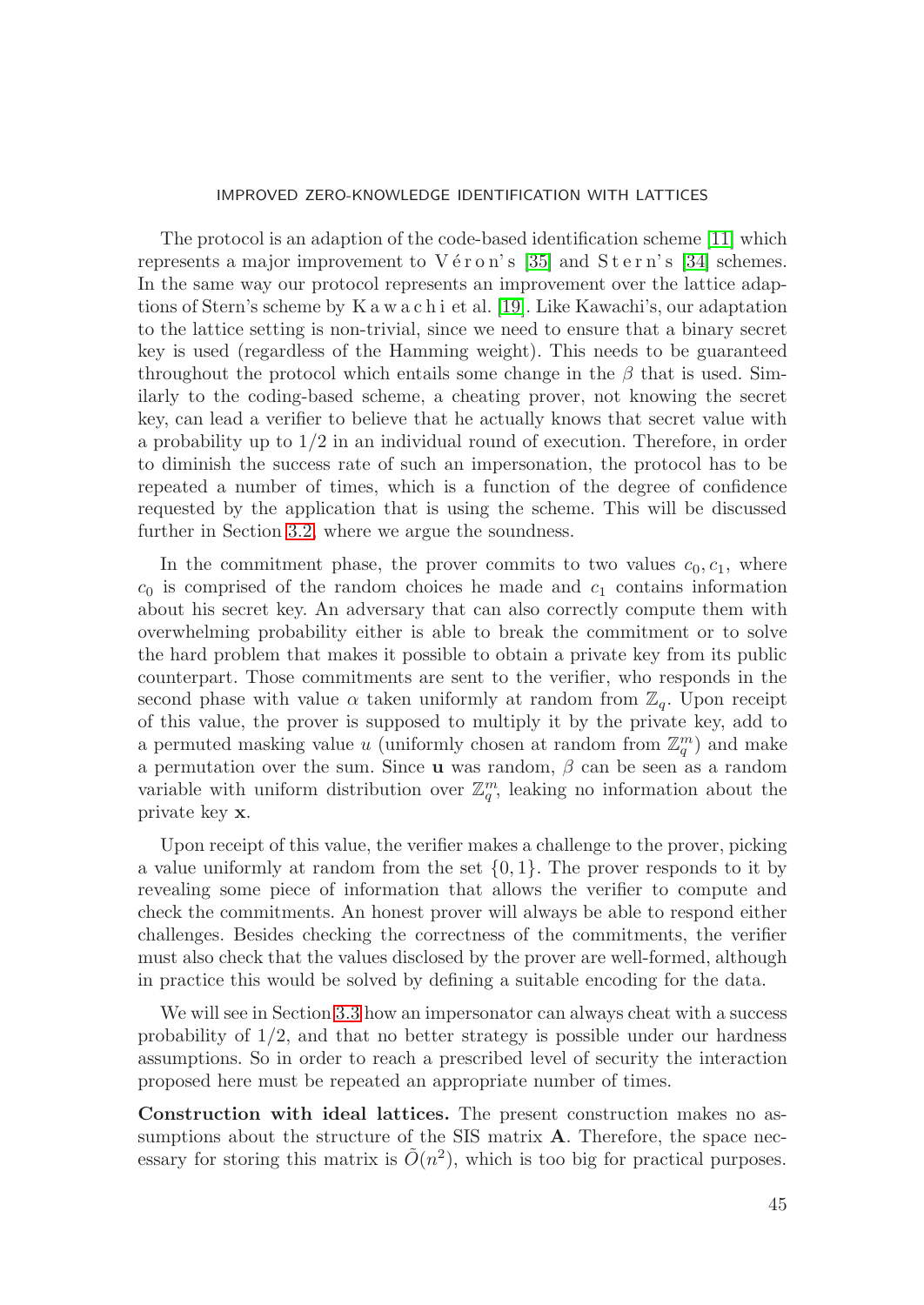Using ideal lattices, one can reduce such space requirements to  $O(n)$  and simultaneously increase computation speed of matrix vector products in the form **Ax** mod q to  $O(n)$  operations. This has been proposed and performed many times, perhaps most elegantly in the case of the SWIFFT compression function [25].

#### **3.2. Security**

In this section we show that the protocol in Figure 2 corresponds to a zero- -knowledge interactive proof of knowledge of the predicate defined below. Let  $I = \{A, y, m, q\}$  be public data shared by the parties P and V. Consider the predicate  $\mathcal{P}(I, \mathbf{x})$  as "**x** is a binary vector of Hamming weight  $m/2$  satisfying the equation  $\mathbf{A}\mathbf{x} = \mathbf{y} \bmod q$ ".

We provide below proofs for the completeness, soundness and zero-knowledge properties of the identification scheme described in Figure 2. In particular, soundness holds even against concurrent attacks, i.e., an adversary may try to impersonate a given identity after having access to polynomially many verifier instances in parallel. Each of the verifier instances has the same secret key but is run with a different random tape. The challenge is to simulate the environment of the attacker during these interactions *and* still being able to extract "useful" information from the adversary during the impersonation phase. The required assumptions are that Com is a statistically hiding and computationally binding commitment scheme, e.g., based on SIS (cf. [19]), and the hardness of the SIS problem.

### **3.2.1. Completeness**

Given that an honest prover has knowledge of the private key **x**, the blending mask **u** and the permutations  $P_{\sigma}$ , he will always be able to derive the commitments  $c_0$  and  $c_1$ , and reveal to the verifier the information necessary to verify that they are correct. He can also show that the private key in his possession has the appropriate Hamming weight. So, the verifier will always accept the honest prover's identity in any given round. This implies perfect completeness.

### **3.2.2. Zero-knowledge**

We give a demonstration of the zero-knowledge property for the identification protocol shown in Figure 2. Here, we require the commitment function Com to be statistically hiding, i.e.,  $COM(x; r)$  is indistinguishable from the uniform distribution for an r chosen uniformly at random fro  $\{0, 1\}^n$ . The argument x is a string of bits of arbitrary length.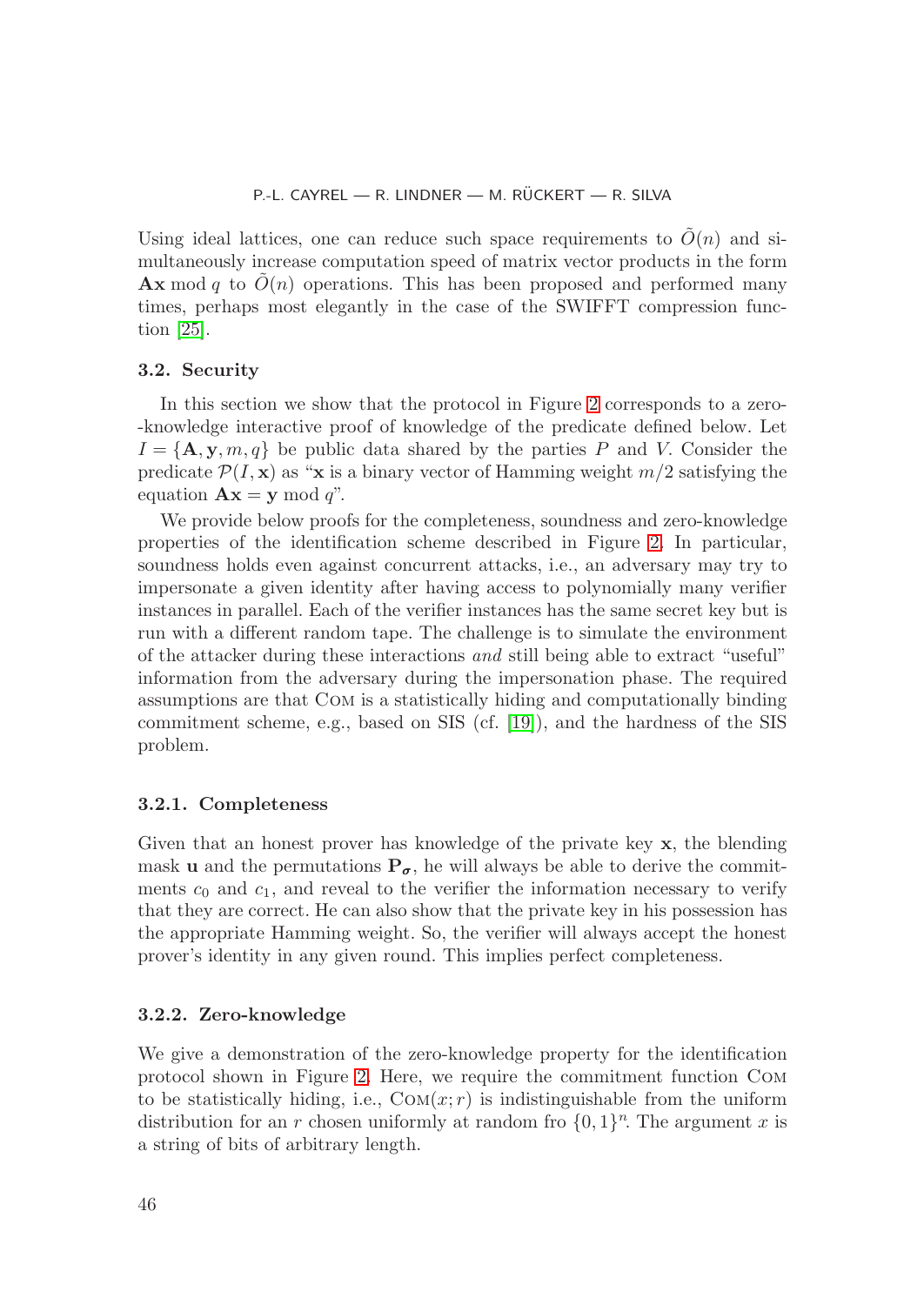**THEOREM 1.** Let q be prime. The described protocol is a statistically zero*knowledge proof of knowledge if the employed commitment scheme is statistically hiding.*

P r o o f. To prove the zero-knowledge property of our protocol, we construct a simulator S that outputs a protocol view  $V = (c_0, c_1, \alpha, \beta, b, (\sigma, r_0), (\mathbf{z}, r_1))$ without knowing the secret  $x$ , such that  $V$  is indistinguishable from an the interaction of an honest prover with an honest verifier. It has access to a cheating verifier  $V^*$ , which contributes  $\alpha$  and b. Therefore, S generates  $r_0, r_1$  according to protocol and it gets  $(A, y, COM)$  as input. The simulator has to guess b before talking to  $V^*$ . For the moment, let us assume the guess is correct.

*If*  $b = 0$ , the simulator selects **u** and  $\sigma$  as per protocol and solves the equation  $\mathbf{A}\mathbf{x} \equiv \mathbf{y} \pmod{q}$  for **x**, which does not need to be short. With this pseudo secret key, the simulator computes  $c_0$  and  $c_1$  according to the protocol. The deviation in  $c_1$  is not recognized because COM is statistically hiding. Then, S computes  $\beta \leftarrow \mathbf{P}_{\sigma}(\mathbf{u} + \alpha \mathbf{x})$  after obtaining  $\alpha$  from  $V^*(c_0, c_1)$ . The result is uniform because **u** is chosen uniformly at random. As a result, S can reveal  $(\sigma, r_0)$ , which passes the verification for  $b = 0$ .

*If*  $b = 1$ , the simulator needs to play against the second verification branch. It selects a binary **x** with Hamming weight  $m/2$  and selects  $\sigma$  as per protocol. It computes  $c_0, c_1$  and obtains  $\alpha \leftarrow V^*(c_0, c_1)$ . Then, it computes  $\beta \leftarrow$  ${\bf P}_{\sigma}({\bf u} + \alpha {\bf x})$ . As a result, S can reveal  ${\bf P}_{\sigma} {\bf x}$  that passes verification.

In consequence, the simulator outputs a correct view with probability  $1/2$ . Since the simulator has access to  $V^*$ , it can restart the verifier whenever the guess  $b$  was incorrect. The result is a statistically close simulation if COM is statistically hiding.  $\Box$ 

#### **3.2.3. Soundness**

We now show that a dishonest prover is able to cheat a verifier to accept his identity with a probability limited by  $(q+1)/2q \approx 1/2$ . The number of possible queries sent by the verifier to a prover is given by all combinations of challenge bits  $b \in \{0,1\}$  and  $\alpha \in \{0,\ldots,q-1\}$ . Hence, there are 2q possible queries. Say, the dishonest prover wants to answer all challenges where  $b = 0$ , then he computes an alternate secret key  $\mathbf{x}'$  with large entries such that  $\mathbf{A}\mathbf{x}' = \mathbf{y}$ . This is can be done with Gaussian elimination, for example. At the same time, when  $\alpha = 0$  he can also answer in the case  $b = 1$  by sending a random **z**. Since  $\alpha = 0$ this is not checked in the commitment.

Note that the  $\alpha = 0$  query issue cannot be resolved by removing 0 from the set that  $\alpha$  is drawn from, because the dishonest verifier can effectively shift the values of  $\alpha$  by changing his protocol. Say he wants some fix  $\alpha_0$  to take the place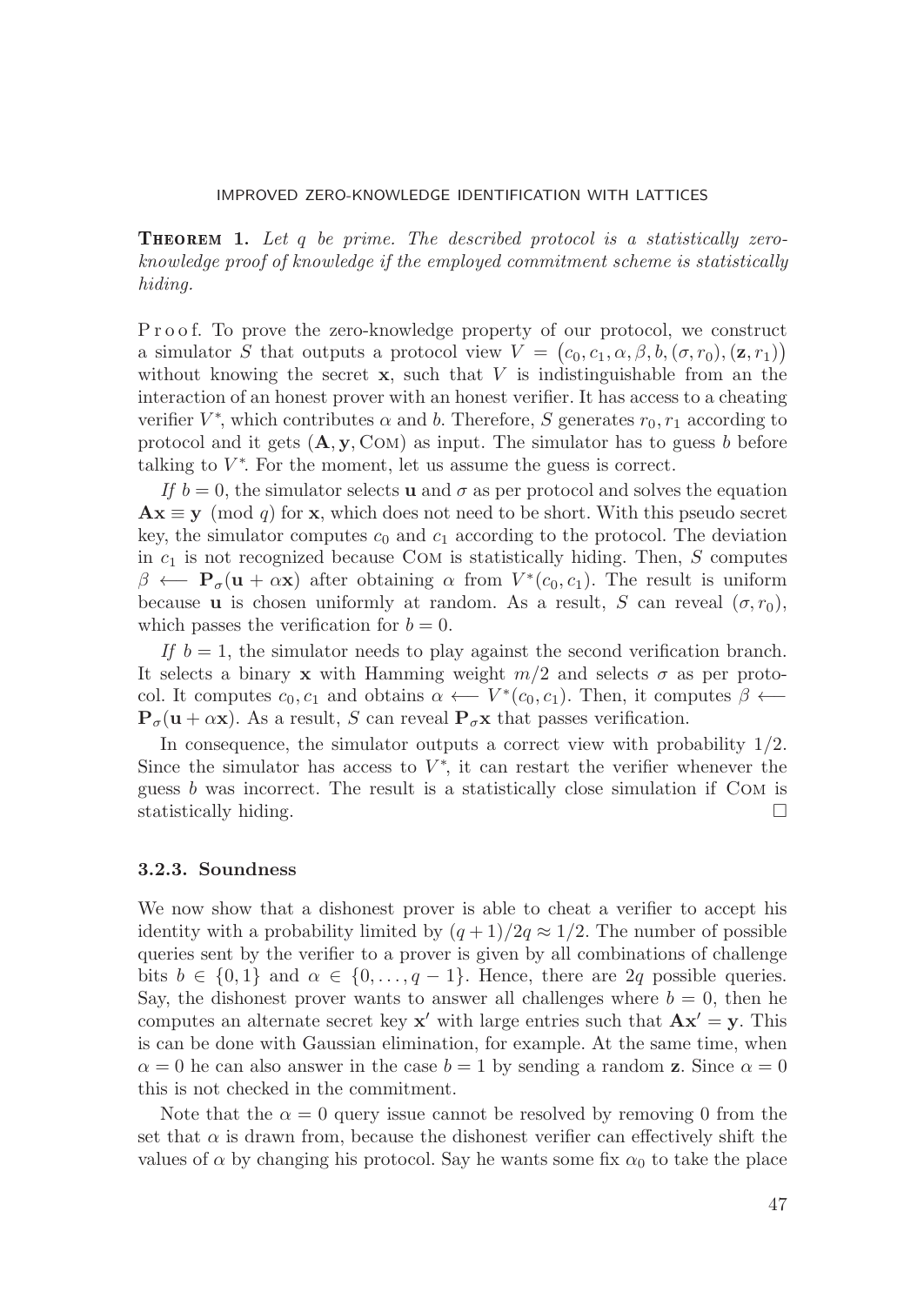of 0 in the unmodified scheme, then he changes both the computations of the commitments and  $\beta$  to:

$$
c_0 \longleftarrow \text{COM}(\sigma \parallel \mathbf{A}\mathbf{u} - \alpha_0 \mathbf{y}; r_0),
$$

$$
\beta \longleftarrow \mathbf{P}_{\sigma}(\mathbf{u} + (\alpha - \alpha_0)\mathbf{x}),
$$

$$
c_1 \longleftarrow \text{COM}(\mathbf{z} \parallel \mathbf{P}_{\sigma}\mathbf{u} - \alpha_0 \mathbf{z}; r_1).
$$

In effect, he can answer both challenges bits  $b = 0, 1$  for  $\alpha = \alpha_0$  now.

Thus, in total, the adversary can answer correctly for  $q + 1$  out of 2q queries. In the proof, we show that if an adversary is able to answer more queries, it is also able to break one of the underlying assumptions, i.e., solve SIS or break the commitment.

**THEOREM 2.** If an honest verifier accepts a dishonest prover with probability  $Pr \geq (q+1)/2q + \epsilon(n)$ , with  $\epsilon(n)$  non-negligible, then there exists a polynomial *time probabilistic machine M which breaks the binding property of the commitment* Com *or solves the SIS problem with non-negligible probability.*

P r o o f. On input  $(n, m, q, \mathbf{A})$  (the SIS problem instance) and a challenge commitment function Com, we need to simulate the adversary's environment in two phases: a verification phase and an impersonation phase. In order to correctly prove knowledge of a valid secret key **x** during the verification phase, we choose **x** and **y** as in the key generation protocol and run the adversary A on public parameters (as per protocol).

Therefore, in the verification phase, we can perfectly simulate the prover. Since the protocol is statistically zero-knowledge, the adversary does not learn any information about **x** and the output distribution is the same as for all alternative secret keys  $x' \neq x$ .

After the first phase, we let  $A$  play the role of the cheating prover. First, we receive the commitments  $c_0, c_1$ . Then, because q is polynomial in n, we challenge the adversary with all 2q challenge pairs  $(\alpha, b)$  and record successes as "1" and failures as "0" in a table with column labels " $b = 0$ ", " $b = 1$ " and row labels " $\alpha = 0$ ", ..., " $\alpha = q-1$ ". This is done by rewinding the adversary appropriately.

For the moment, let us assume that there exist two rows, for  $\alpha$  and  $\alpha'$ , such that both columns contain "1". Let  $(\beta, \sigma, \mathbf{r}_0)$  and  $(\beta', \sigma', \mathbf{r}'_0)$  be the outcomes for challenge  $(\alpha, 0)$  and  $(\alpha', 0)$ , respectively. Furthermore, let  $(\beta, \mathbf{z}, r_1)$  and  $(\beta', \mathbf{z}', r_1')$ be the outcomes for challenges  $(\alpha, 1)$  respectively  $(\alpha, 1)$ .

Since the commitment COM is binding, we infer that  $r_0 = r'_0$ ,  $r_1 = r'_1$ , and

$$
\sigma \parallel \mathbf{A} P_{\sigma}^{-1} \beta - \alpha \mathbf{y} = \sigma' \parallel \mathbf{A} P_{\sigma'}^{-1} \beta' - \alpha' \mathbf{y}, \qquad (1)
$$

$$
\mathbf{z} \parallel \beta - \alpha \mathbf{z} = \mathbf{z}' \parallel \beta' - \alpha' \mathbf{z}'. \tag{2}
$$

Equation (1) implies  $\sigma = \sigma'$ . Similarly, (2) shows that the binary vectors **z**, **z'** of weight  $m/2$  are equal. Now, we turn to extracting  $\mathcal{A}$ 's secret key by rearranging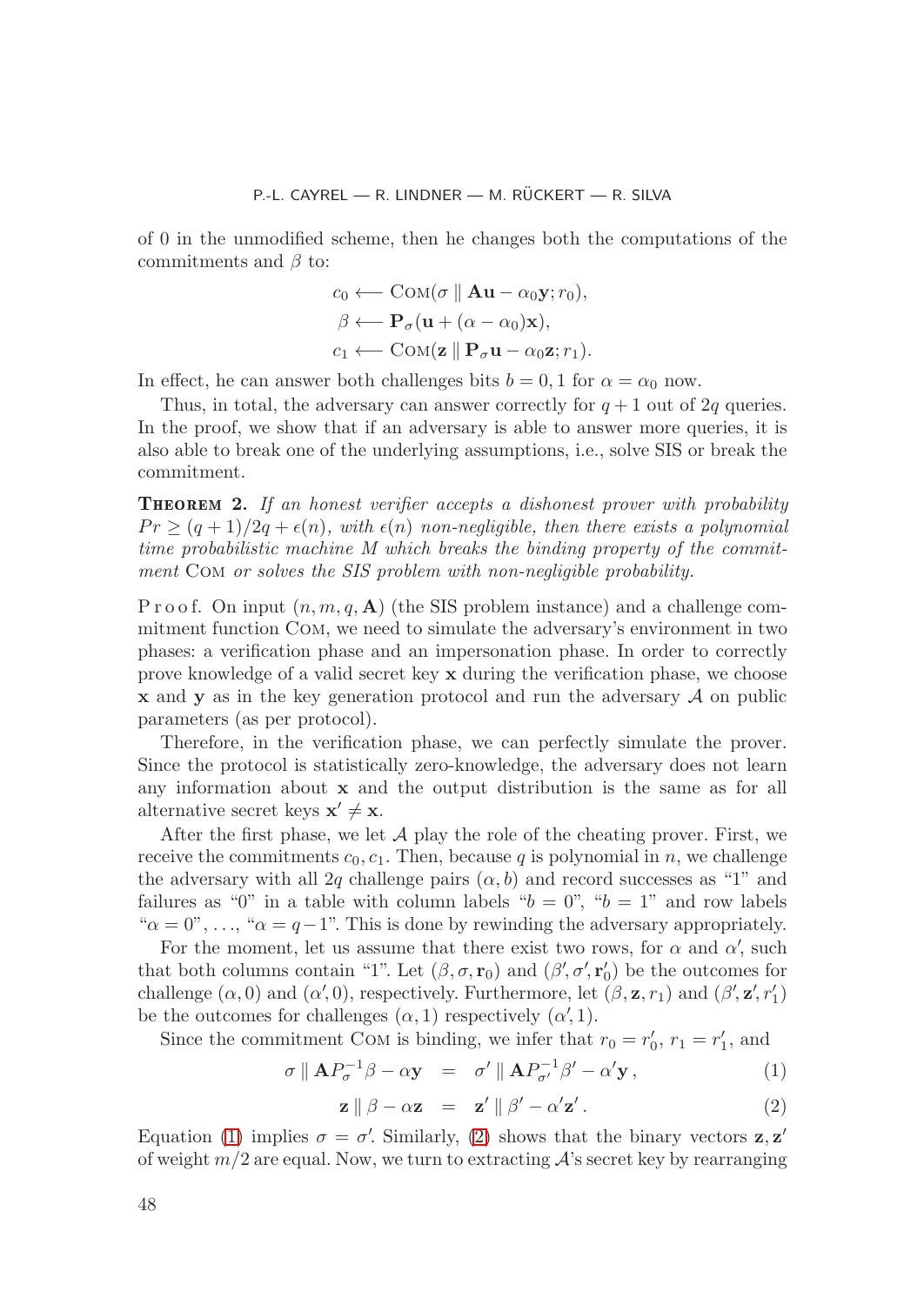parts of  $(1)$  and  $(2)$ , we get

$$
\mathbf{A}P_{\sigma}^{-1}(\beta - \beta')(\alpha - \alpha')^{-1} \equiv \mathbf{y} \pmod{q},\tag{3}
$$

$$
(\beta - \beta')(\alpha - \alpha')^{-1} \equiv \mathbf{z} \pmod{q}.
$$
 (4)

This proves that  $\mathbf{x}' := P_{\sigma}^{-1} \mathbf{z}$  is a valid secret key and the reduction outputs the short lattice vector  $\mathbf{v} = \mathbf{x} - \mathbf{x}'$ . Notice that  $\beta \neq \beta'$  because we have (1),  $\alpha \neq \alpha'$ , and  $\sigma = \sigma'$ . The extracted secret key is also different from the one of the simulator because the function  $\mathbf{A} \mathbf{x}$  mod q compresses the set of valid secret keys and statistically hides them in the sense that the protocol is also witness indistinguishable. Hence, the adversary cannot learn the simulator's key but with probability  $\leq 1/2 + n^{-\omega(1)}$ .

What is left to show is that such a pair  $(\alpha, \alpha')$  exists. To see this, we apply a simple counting argument [30]. We know that A can answer correctly for  $> q+1$ challenges. W.l.o.g., assume that it succeeds  $\geq c$  times for  $b = 0$  and  $> q + 1 - c$ times for  $b = 1$ . Thus, there are  $\geq c$  "1" entries in column " $b = 0$ " and  $> q+1-c$ "1" entries in column " $b = 1$ ".

Towards contradiction, assume that there is no such pair  $(\alpha, \alpha')$  for which A succeeds for the challenges  $(\alpha, 0)$ ,  $(\alpha, 1)$ ,  $(\alpha', 0)$ , and  $(\alpha', 1)$ . In other words, assume that the above extraction procedure breaks down. Then, there must be at least  $c-1$  zeros in column " $b = 0$ ". In consequence, the total number of entries in the second column is  $>c-1+q+1-c$ . Since this is  $> q$ , we arrive at the desired contradiction and conclude that the knowledge extractor succeeds with non-negligible probability if  $\epsilon(n)$  is non-negligible.  $\Box$ 

Given that the scheme is a zero-knowledge proof of knowledge, it is also witness indistinguishable with respect to the secret **x**. Fortunately, witness- -indistinguishability is preserved under parallel composition. Thus, our scheme can be run many, i.e.,  $\omega(\log(n))$ , times in parallel to achieve a negligible soundness error but without increasing the number of rounds.

#### **3.3. Security considerations**

The code-based identification scheme proposed by Cayrel and Véron and that serves as starting point for this work has very good performance characteristics. Its security is based on the assumption that selecting a a random generator or parity check matrix will result in hard instances of the q-ary syndrome decoding problem, though. When adapting this scheme to use lattices, on the other hand, one achieves a construct based on the hardness of the SIS problem, and that has an worst-case/average-case reduction.

As pointed out in the description of the algorithms, ideal lattices can also be used in the scheme to improve performance and reduce the amount of public data. The precautions regarding the (a) irreducibility of the polynomial that characterizes the ring upon which the lattice is defined and (b) its expansion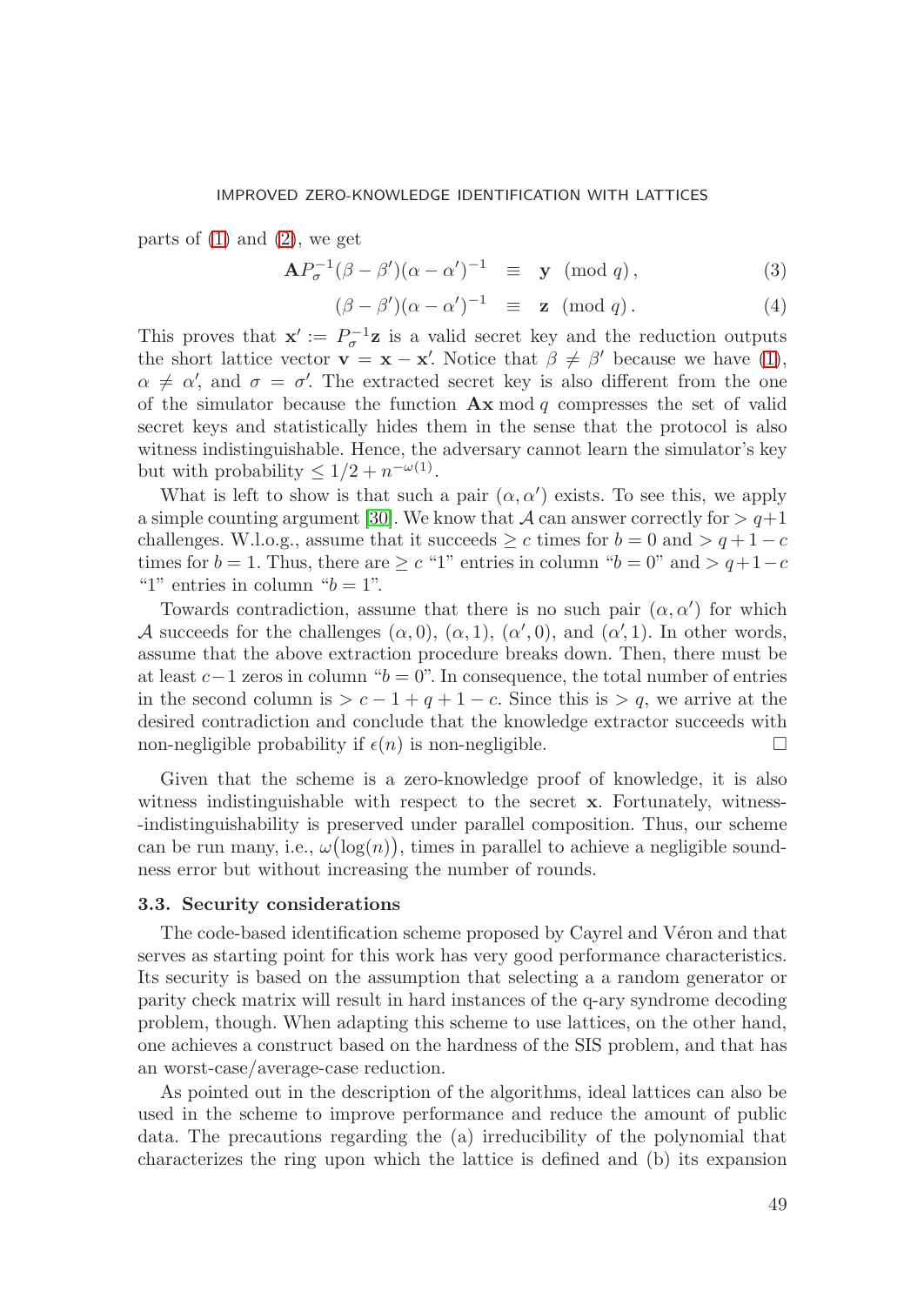factor must be observed, as recommended in [23]. This ensures that finding short vectors in such lattice is still hard to perform.

The present scheme is also secure against active attacks. Thus, an attacker is allowed to interact with a prover prior to attempting to impersonate him to a verifier. As consequence of the zero-knowledge property, however, no adversary that interacts with a real prover is able to obtain any knowledge that can be used later on to impersonate the prover.

We now prove that our scheme is secure against concurrent attacks, by showing that a public key corresponds to multiple secret keys and that the protocol is witness indistinguishable. It is a standard procedure, as seen in [13].

First, the existence of multiple secret keys associated with a given public key is assured by the parameter choice (see inequation 5). Second, given that our protocol is a zero-knowledge interactive proof, it is also witness indistinguishable [20].

## **4. Attacks**

The most efficient way to attack this scheme, but probably the most difficult one, consists in solving the inhomogeneous short integer solution (ISIS) problem that is defined by the public key **y** and the public matrix **A**, expressed as  $\mathbf{A}\mathbf{x} = \mathbf{y} \mod q$ , where **x** is expected to be binary, with dimension m and Hamming weight  $m/2$ . This equation can be re-written as  $\mathbf{A}^{\prime}\mathbf{x}^{\prime} = 0 \mod q$ , with  $\mathbf{A}' = [\mathbf{A}|\mathbf{y}]$  and  $\mathbf{x}' = [\mathbf{x}] - \mathbf{1}]^T$ , where T denotes the transpose of a matrix, and '|' just separates sub-matrices. Lattice basis calculation and reduction can then be applied in this second lattice to try to find a solution. The approximation factor, however, is  $O(n)$ , making the task hard.

### **4.1. Parameters**

In order to guarantee with overwhelming probability that there are other solutions to  $\mathbf{A}\mathbf{x} = \mathbf{y} \mod q$ , besides the private key possessed by the prover (which is pivotal in the demonstration of security against concurrent attacks), one can make  $q$  and  $m$  satisfy the relation below

$$
q^n \ll card\{\mathbf{x} \in \mathbb{Z}_2^m : wt(\mathbf{x}) = m/2\}.
$$
 (5)

Besides,  $q$  is bounded by the following theorem, which M i c c i a n c i o and R e g e v proved in [28].

**THEOREM 3.** For any polynomially bounded functions  $\beta(n), m(n), q(n) = n^{O(1)}$ , **THEOREM 3.** 101 any polynomially counted functions  $p(n)$ ,  $m(n)$ ,  $q(n) = n$ ,<br>with  $q(n) \ge 4\sqrt{m(n)}n^{1.5}\beta(n)$  and  $\gamma(n) = 14\pi\sqrt{n}\beta(n)$ , there is a probabilistic *polynomial time reduction from solving*  $GapCVP<sub>γ</sub>$  *in the worst-case to solving*  $SIS_{q,m,\gamma}$  *on the average with non-negligible probability. In particular, for any*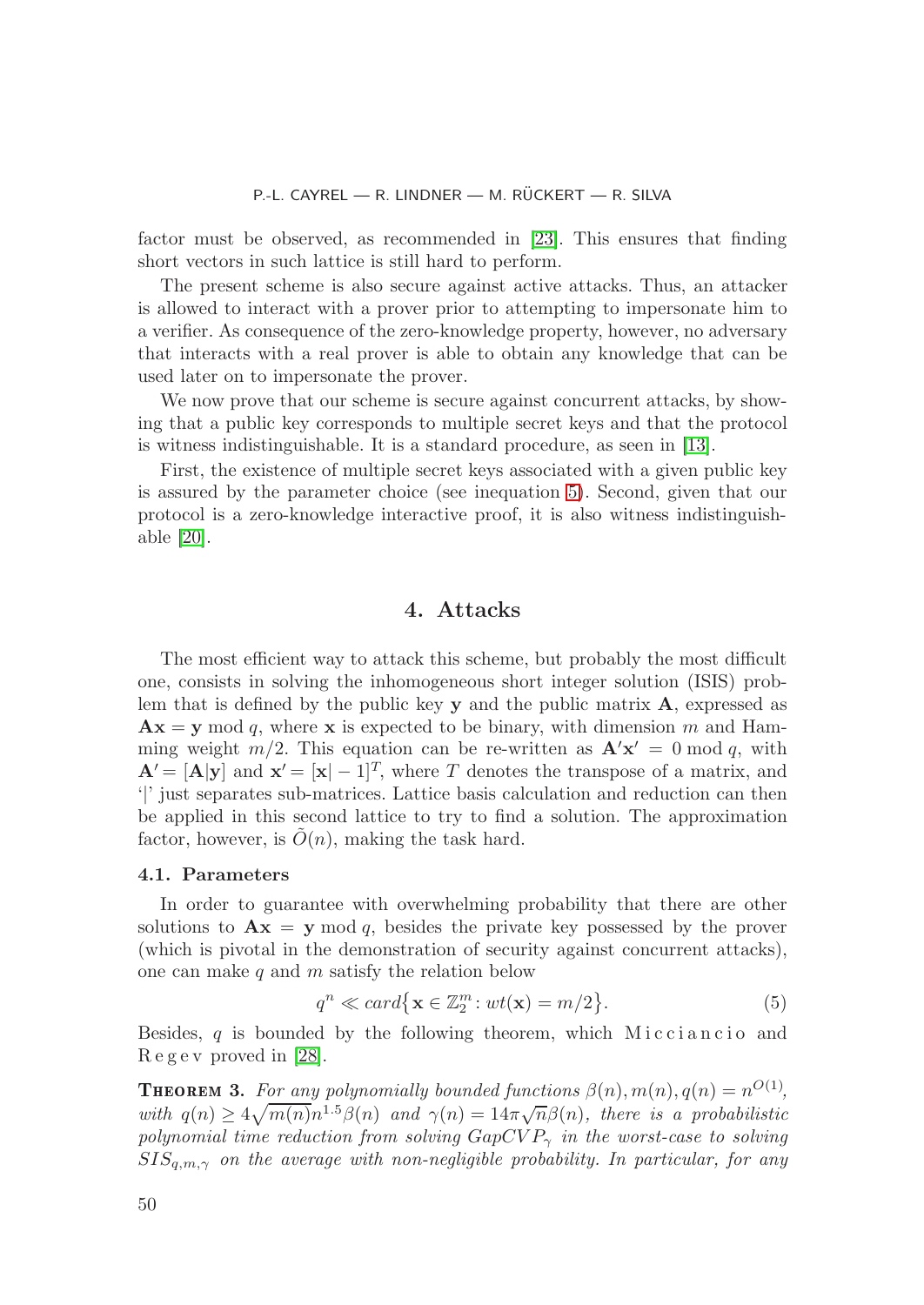$m = \Theta(n \log n)$ *, there exists*  $q(n) = O(n^{2.5} \log n)$  and  $\gamma = O(n \sqrt{\log n})$ *, such that solving*  $SIS_{q,m}$  *on the average is at least as hard as solving*  $GapSVP_{\gamma}$  *in the worst case.*

Taking as reference the state-of-the-art lattice reduction algorithms studied in [16], the length of the shortest vector that can currently be found by the reduction algorithms is given by  $(\delta \approx 1.011)$ :

$$
length = \min\{q, q^{n/m} \delta^m\}.
$$
\n(6)

We propose the set of parameters below, in Table 2, which are comparable to those used by the SWIFFT hash function. The best combinatorial attack for finding short lattice vectors  $[36]$  has a computational complexity above  $2^{100}$ (generalized birthday attack, dividing in 16 groups at each turn). This means that our security level is 100 bits. In addition to that, the best lattice reduction algorithms return vectors with euclidean norm above 42, taking into account our set of parameters. Given that the private keys resulting from our parameters have euclidean norm 32, the choice made is safe. Besides, we can also see that the selected parameters satisfy both Theorem 3 and the restriction given by inequation 5.

Table 2. Concrete parameter.

| Bit-security n | m           | q | Commitment Length (bits) |
|----------------|-------------|---|--------------------------|
| 100            | 64 2048 257 |   | 224                      |

## **5. Application of Fiat-Shamir transform**

We have described and defined the lattice problems and concepts that work as basis for our scheme in the previous section. Now, we detail the algorithms that comprise this scheme.

Taking SIS as security assumption, we modify TRSS-C [2] and obtain a construction that is more efficient than other similar lattice-based solutions, to the best of our knowledge. In order to do so, instead of using Stern's identification scheme as basis, we employ the CLRS scheme [9], which has a lower soundness error  $(1/2, \text{instead of } 2/3)$  and enables the resulting construct to reach a security goal in fewer rounds of execution.

Some lattice-based identification scheme (see [19], [21] and [29]) have time complexity and public key sizes efficiently given by  $\mathcal{O}(n)$ . However, they share an inefficiency: for each bit of challenge sent by the verifier, a response with size  $\mathcal{O}(n)$  has to be provided by the prover. This implies in huge signature sizes when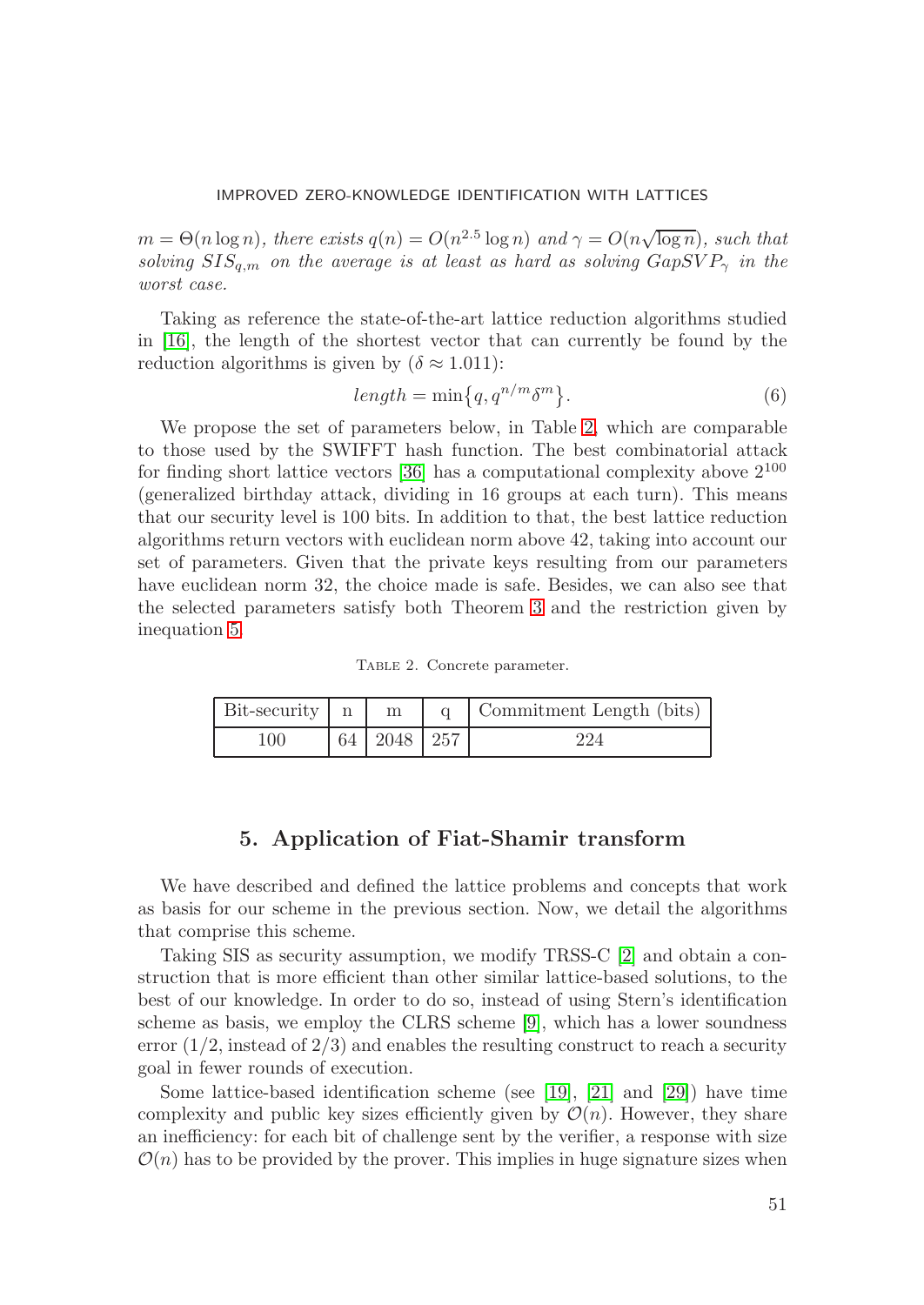directly applying the Fiat-Shamir heuristic. The same drawback can be found in TRSS-C. This means that the number of rounds executed by such scheme is given at least by the number of bits of the hash function value (applied to commitments concatenated to the message). Our scheme addresses the first factor by splitting the challenge in two pieces: the messages  $\alpha \in \mathbb{Z}_q$  and  $b \in \mathbb{F}_2$  represented in Figure 2. This bears similarity with the identification scheme described in [22], where the challenge-like bits are assigned to an element of a polynomial ring. Dividing the hash bits over structures that are several bits wide (given by the number of bits to represent  $\alpha$  and  $b$ , in our case) has as positive effect a fewer number of rounds to generate a signature.

The other factor that impacts the number of rounds of execution is the soundness level required. The higher of the two such values will have to be executed in order to achieve both security goals.

### **5.1. Adaptations made to the CLRS scheme**

In the code-based threshold ring signature scheme proposed by Aguilar et al. [2], they replaced the syndrome decoding problem in the underlying Stern's identification scheme by the minimum distance problem in order to preserve anonymity. Instead of having  $\mathbf{Hx}^T = y$  (T stands for the operation of transposition), with check matrix **H** and syndrome **y** public, and word **x** private with a known Hamming weight p, they used  $Hx^T = 0$ , what means that the secret keys now correspond to codewords **x** with Hamming weight specified by an input parameter. A leader computes a signature on behalf of t out of N users. In order to do so, the leader is calculates the master commitments, where the equation relating public and private keys is trivially satisfied by picking  $\mathbf{x} = \mathbf{0}$  for the users that are not signing the message.

For the same reasons, we make an adaptation of the original CLRS construction, so that it can be used in our threshold ring signature scheme. Initially, each user had a key-pair represented by a secret key  $\mathbf{x} \in \mathbb{F}_2^m$  and a private key  $y \in \mathbb{Z}^n$  related by the ISIS (Inhomogeneous SIS) problem  $Ax = y \mod q$ , with  $\mathbf{A} \in \mathbb{Z}^{n \times m}$ . The secret key can be chosen at random, from a set of binary words of known Hamming weight  $m/2$ . This can be rewritten as  $[\mathbf{A}; -\mathbf{y}][\mathbf{x}; 1]^T =$ **0** mod q. Making  $A' = [A; -y]$  and  $x' = [x; 1]$ , we have  $A'x' = 0$  mod q. This is analogous to the code-based construction. It works as if every user had the same public key value: the null vector.

In Algorithm 1, the individual matrices  $A_i$  are calculated as described in the paragraph above, so that  $\mathbf{A}_i \mathbf{x}_i = 0 \mod q$ . In Subsection 5.4, where the security proofs are given, we show that in order to break our system, one must obtain  $\mathbf{x}_i$ given  $\mathbf{A}_i$ , which on its turn implies in being able to solve the SIS problem in the worst case. Given that this latter problem is known to be hard, our system is consequently difficult to break.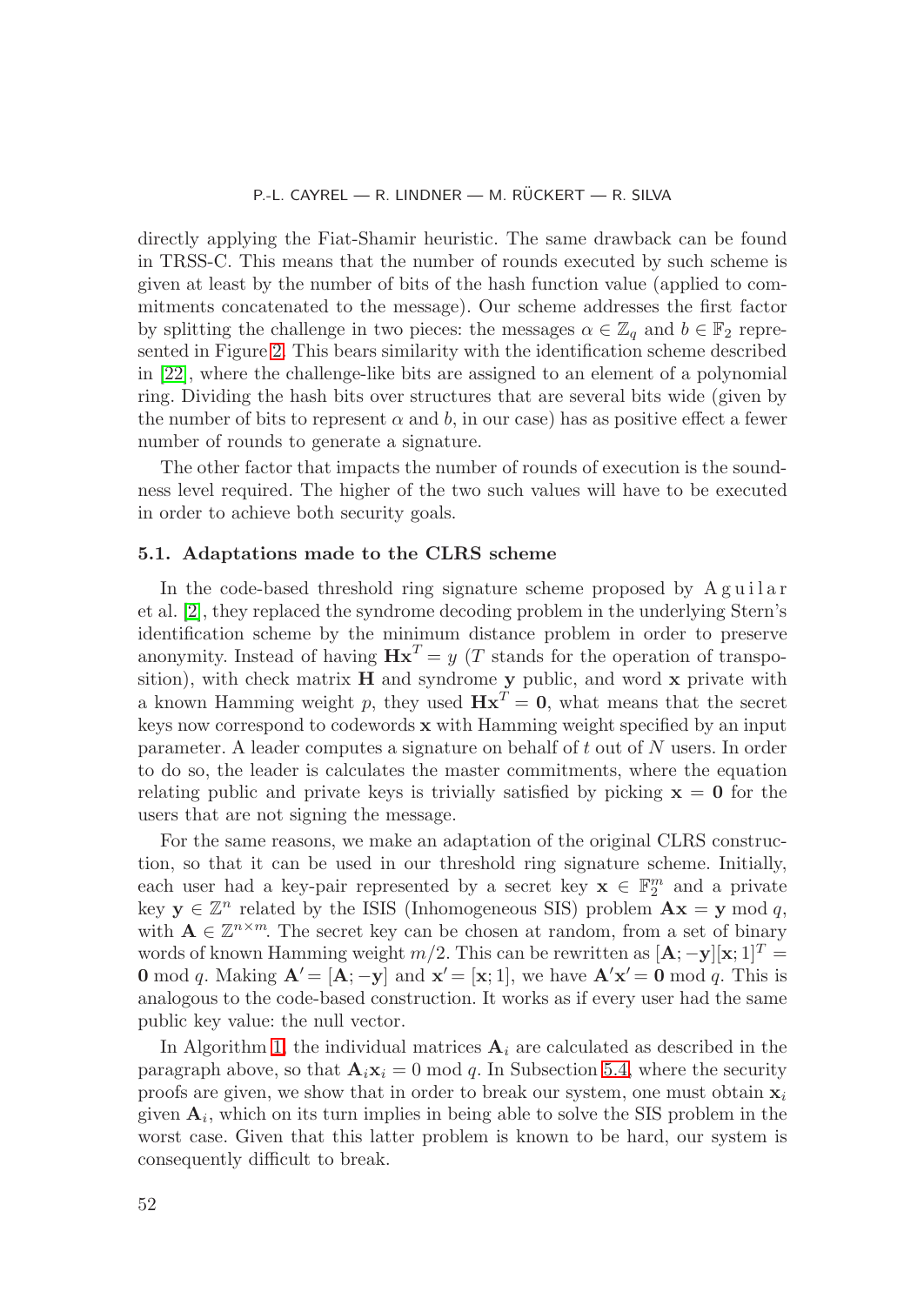The memory size involved in storing the matrices  $A_i$  can be highly optimized by using ideal lattices. As discussed in Section 2, the space required by this kind of lattice grows linearly with the dimension, up to a logarithmic factor.

### **5.2. Applying Fiat-Shamir heuristic**

From the generalized identification scheme described in Algorithm 1, we obtain a signature scheme by putting a random oracle in the place of the verifier. The source of the random values to be used with  $\alpha$  and b is the hash value of the message to be signed concatenated with the commitments of the current round, in order to make difficult to obtain successful forgery.

Using the honest-verifier zero-knowledge nature of our underlying identification scheme and the security results stated by  $P \text{ o in } t \text{ c}$  he v a l and  $S \text{ t}$  e r n at  $[31]$  and A b d a l l a et al.  $[1]$  regarding the Fiat-Shamir heuristic, we can establish the security of our signature scheme in the random oracle model. In order to do so, we are making the assumption that the security results associated with signature schemes obtained from canonical identification schemes (three passes) via Fiat-Shamir are also valid for our scheme, even though its underlying identification scheme is not canonical (five passes). Their similarity resides in a commitment-challenge-answer structure.

### **5.3. Description of our threshold ring signature scheme**

Our TRSS-L is composed of four algorithms: Setup, Key Generation, Signing, Verification. Though its structure is similar to that of the code-based scheme described in [2], the underlying identification scheme and hardness assumptions are considerably different, as emphasized in the discussions regarding security and performance, developed in Subsections 5.4 and 5.6, respectively.

The **Setup** algorithm, on input a security parameter  $\kappa$ , issues the parameters  $n, m, q$  that are used by the other three algorithms, and are necessary for the definition of the lattices and their operations.

The **Key Generation** algorithm, on input parameters  $\kappa$ ,  $n$ ,  $m$ ,  $q$ ,  $N$ , generates the N pairs of public and private keys  $(\mathbf{x}_i, \mathbf{A}_i)$ , with  $i \in \{0, ..., N-1\}$ . All the private keys are binary vectors with Hamming weight  $m/2 + 1$  and constitute solutions for the SIS problem  $\mathbf{A}_i \mathbf{x}_i = 0 \text{ mod } q$ . The public keys are the matrices  $\mathbf{A}_i \in \mathbb{Z}_q^{n \times (m+1)}$ . In order to generate a valid signature, t out of N users must be coordinated in this protocol. They are the active signers.

The **Signing** algorithm takes as input a message to be signed, the set of N public keys, t private keys (corresponding to the users willing to sign the message), and a hash function that computes the digest of the message concatenated with the commitments in a given round. This algorithm corresponds to the application of the Fiat-Shamir heuristics to the GCLRS scheme detailed by Algorithm 1. A group of t users, one of which is the leader L, interact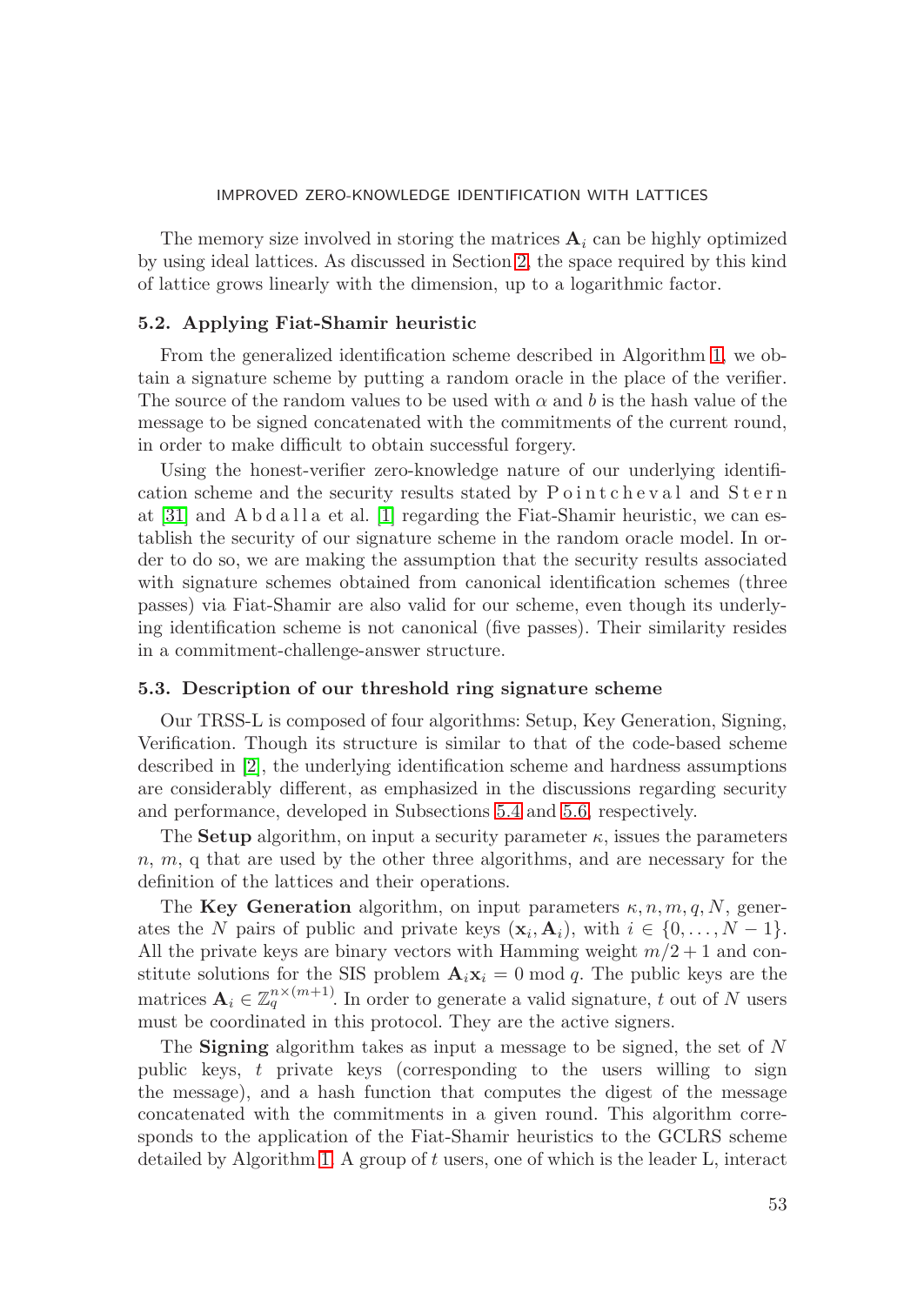in order to generate a signature. The generalized scheme works as follows: each pair (signer<sub>i</sub>, leader) executes the CLRS identification scheme, where  $signer_i$ plays as prover and leader L acts as verifier, sharing the same challenges  $\alpha$ and b. On its turn, the pair (Leader, Verifier) runs an identification scheme as well, where the commitments and answers are compositions involving the values received by the leader from the other signers. As for the non-signing users, the leader generates surrogate private keys comprised of null vectors (which are trivial solutions of the SIS problem). The leader applies block permutations over theses individual values in order to achieve the goal of anonymity. The signature consists of the transcript of the interaction between the leader and the verifier.

Let us call  $H$  the hash value of the message being signed. In the application of the Fiat-Shamir heuristic, in the round  $i$ , we take the value of  $b$  as the *i*th bit of H. As  $\alpha$  we take the first  $\lceil \log \alpha \rceil$  bits of the hash value obtained from  $h(C_0 \| C_1 \| H_{L+i}),$  where  $L = \text{length}(H)/2.$ 

The **Verification** algorithm takes as input the public keys of the N users and the signature. Such signature constitutes a communication transcript of a sequence of rounds of the GCLRS scheme. The verification consists in check, depending on the value of the challenges, that the corresponding commitment is correct for every round. The signature is accepted if the check was successful in every round, and rejected otherwise.

The security aspects of the construction corresponding to the algorithms that comprise our scheme will be discussed next. We also give demonstrations that our design is safe, and relate it to the CLRS signature scheme upon which it relies.

#### **5.4. Security**

The previous section described the algorithms that comprise our system. In the sequence, we show them to be secure, with worst-case to average-case reductions that are typical in lattice-based systems.

### **5.5. Honest-Verifier Zero-Knowledge Proof of Knowledge**

We now prove that the Algorithm 1 constitutes a zero-knowledge proof of knowledge of that a group of  $t$ -out-of-N users knows  $t$  different pairs (secret key, public key). The first element of the pair is a binary vector  $\mathbf{x}_i$ of length  $m + 1$  and Hamming weight  $m/2 + 1$  and the second is a matrix  $\mathbf{A}_i \in \mathbb{Z}^{n \times (m+1)}$ , such that  $\mathbf{A}_i \mathbf{x_i} = 0 \mod q$ , with  $i \in \{0, \ldots, N-1\}$ . This algorithm can be seen as a composition of t simultaneous executions of the CLRS identification schemes described in Figure 2, which has already been demonstrated to be secure by  $C$  a y r e l et al. in [9] in the active attack model. We will use this fact and discuss only the security of the composition described in Algorithm 1.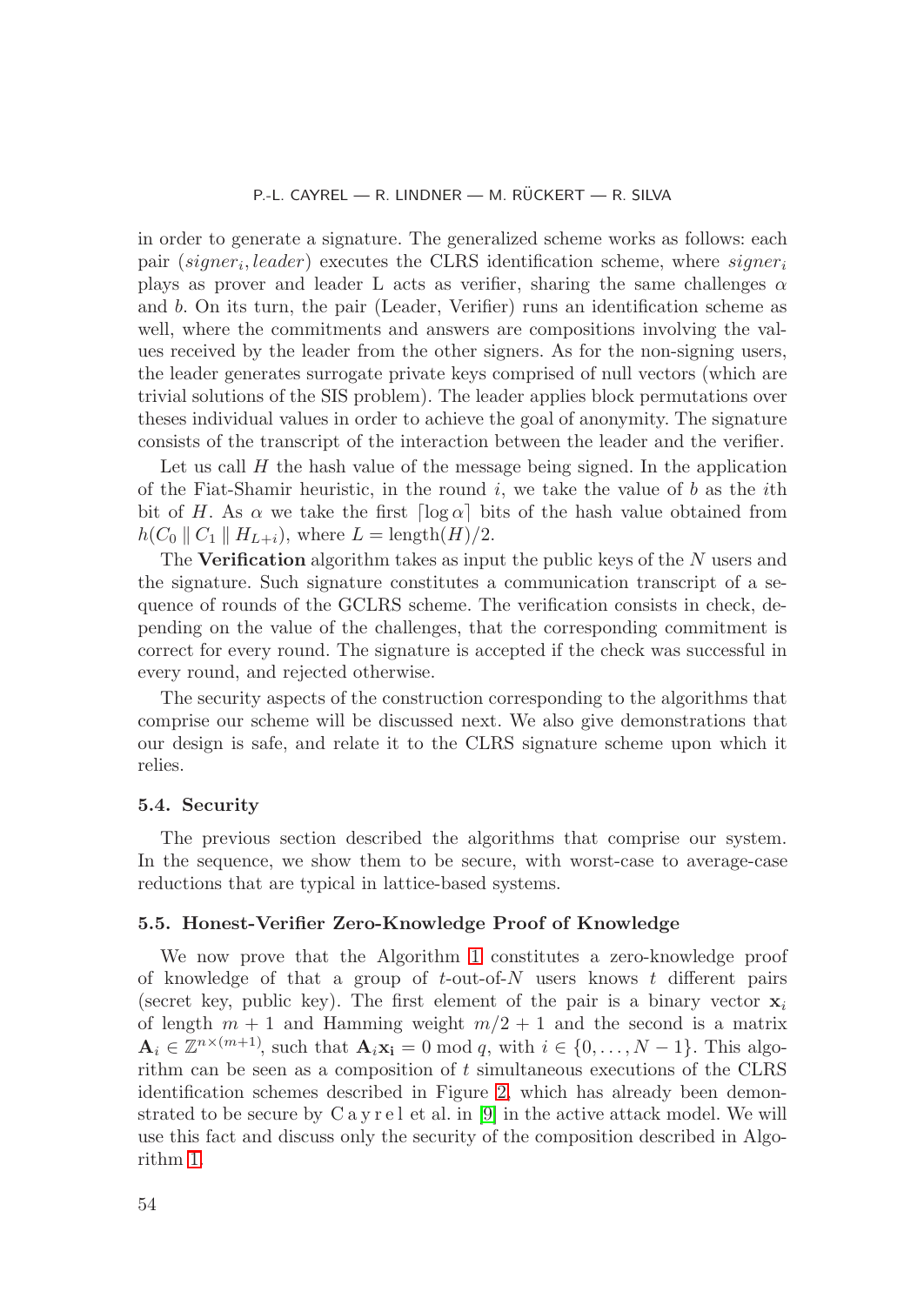## **Algorithm 1** Generalized CLRS Identification Scheme (GCLRS) **procedure** IDENTIFICATION SCHEME  $\triangleright U' = {\text{users}}$  and  $S' = {\text{signers}}$ , with  $S' \subset U'$ ,  $|S'| = t$  and  $|U'| = N$  $\triangleright$  Prover (pass 1): computes commitments  $\triangleright$  **Commitment**: performed by signers S', which include the leader L **for** Each signer  $i \in S'$  **do do** Compute commitments  $\sigma_i \stackrel{\$}{\leftarrow} S_{m+1}$ ,  $\mathbf{u}_i \stackrel{\$}{\leftarrow} \mathbb{Z}_q^{m+1}$ ,  $\mathbf{r}_{0,i} \stackrel{\$}{\leftarrow} \{0,1\}^n$  and  $\mathbf{r}_{1,i} \stackrel{\$}{\leftarrow} \{0,1\}^n$  $c_{0,i} \longleftarrow \text{Com}(\sigma_i \parallel \mathbf{A}_i \mathbf{u}_i, \mathbf{r}_{0,i})$  and  $c_{1,i} \longleftarrow \text{Com}(\sigma_i(\mathbf{u}_i) \parallel \sigma_i(\mathbf{x}_i), \mathbf{r}_{1,i})$ Send  $c_{0,i}$  and  $c_{1,i}$  to L **end for** For the non-signers  $j \in U' \setminus S'$ , L performs the same, but with  $\mathbf{x}_j \leftarrow 0$ L chooses a random constant n-block permutation on N blocks  $\Sigma$ . L computes the *master commitments*  $C_0 = \text{Com}(\Sigma \parallel c_{0,1} \parallel ... \parallel c_{0,N}, \mathbf{r}_0)$  and  $C_1 = \text{COM}(\Sigma(c_{1,1},\ldots,c_{0,N}), \mathbf{r}_1)$  and sends them to V  $\triangleright$  Verifier (pass 2): imposes a value to be used to verify previous commitments V sends  $\alpha \stackrel{\$}{\leftarrow} \mathbb{Z}_q^*$  to L, which passes it to S'.  $\triangleright$  Prover (pass 3): **for** Each signer  $i \in S'$  **do**  $\beta_i \leftarrow \sigma_i(\mathbf{u}_i + \alpha \mathbf{x}_i)$ **end for** For the non-signers  $j \in U' \setminus S'$ , L performs the same, but with  $\mathbf{x}_j \leftarrow 0$ L sends  $\beta = \Sigma(\beta_0, \ldots, \beta_{N-1})$  to V. **Challenge**:  $\triangleright$  Verifier (pass 4): makes a challenge to leader L V sends  $b \stackrel{\$}{\leftarrow} \{0,1\}$  to L, which propagates it to S'. **Answer**:  $\triangleright$  Prover (pass 5): reveals private information for the current round **for** Each signer  $i \in S'$  **do** Reveal to L either  $\sigma_i$  or  $\sigma_i(\mathbf{x}_i)$ , when  $b = 0$  or  $b = 1$ , respectively. **end for**  $\triangleright$  For non-signing users, L has chosen default values at the commitment phase. **if** b is 0 **then** Set  $\sigma = (\sigma_0, \ldots, \sigma_{N-1})$ L reveals  $\Pi = \Sigma \circ \sigma$  and  $\Pi(\mathbf{r}_{0,0},\ldots,\mathbf{r}_{0,N-1})$  to V **else** Set  $\Pi(\mathbf{x}) = \sum (\sigma_1(\mathbf{x}_1), \ldots, \sigma_{N-1}(\mathbf{x}_{N-1}))$ L reveals  $\Pi(\mathbf{x})$  and  $\Pi(\mathbf{r}_{1,0},\ldots,\mathbf{r}_{1,N-1})$  to V **end if Verification**: correctness of *master commitments*, permutations and Hamming weight. **if** b is 0 **then**  $\triangleright$  A is matrix whose diagonal corresponds to the public keys  $A_i$ V checks that  $C_0 \stackrel{?}{=} \text{Com}(\Sigma \parallel \mathbf{A}\Pi^{-1}(\boldsymbol{\beta}) \parallel \mathbf{r}_0)$  and that  $\Pi$  is well formed. **else** V checks that  $C_1 \stackrel{?}{=} \text{Com}(\boldsymbol{\beta} - \alpha \Pi(\mathbf{x}) \parallel \Pi^{-1}(\boldsymbol{\beta}) \parallel \mathbf{r}_1)$  and that  $\Pi(\mathbf{x})$  has

Hamming weight  $t(m/2 + 1)$ .

## **end if**

**end procedure** 55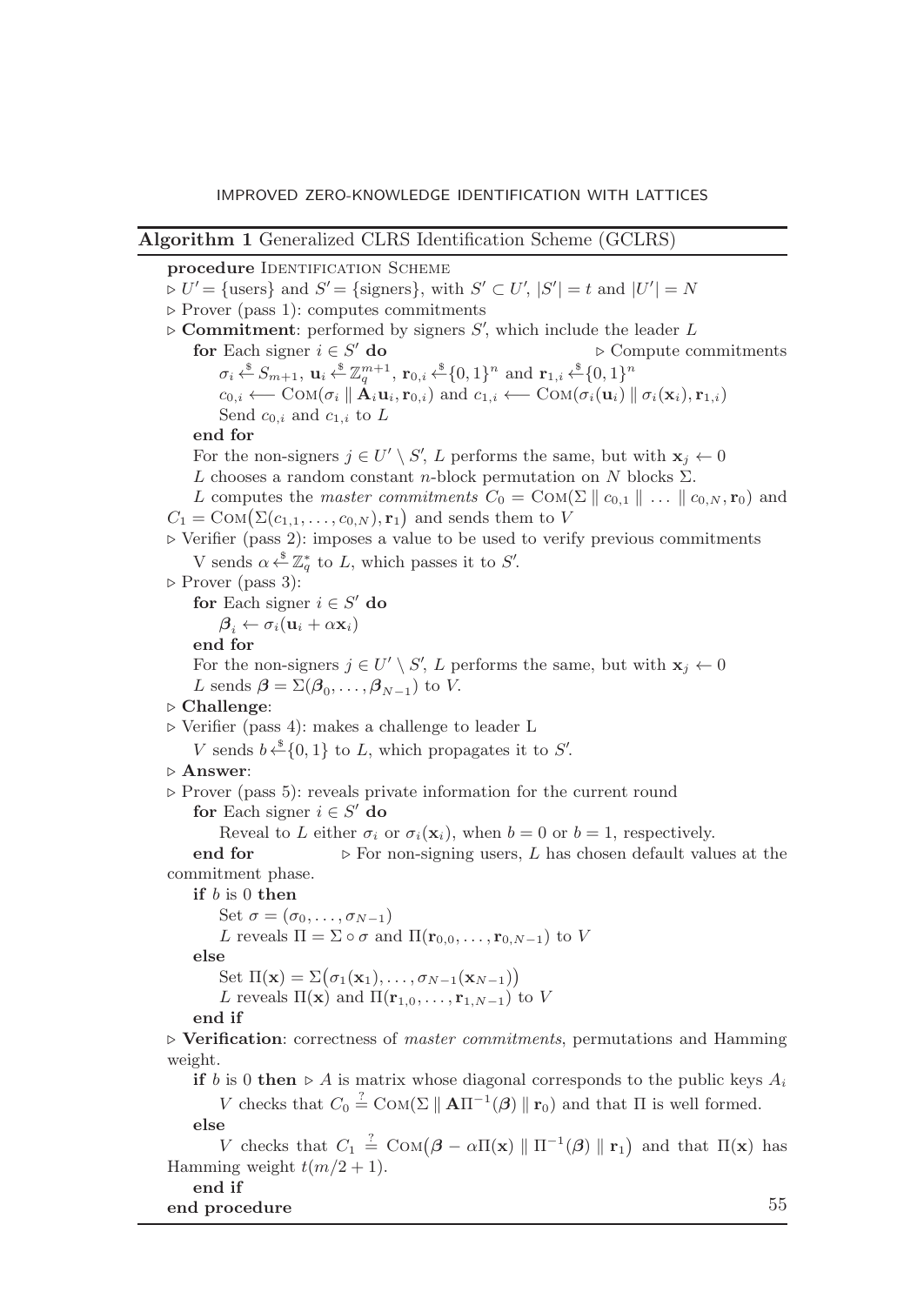By interacting as verifier with each of the  $t-1$  other signers and following the GCLRS protocol, the leader learns nothing about their secret keys, except that they are valid. When playing the role of prover, the leader  $L$ , in his interaction with the verifier  $V$ , does not leak any private information, either. All that  $V$ learns is that t of the users belonging to  $U$  (the universe of all  $N$  users) have participated to generate a binary vector **X** of dimension  $N(m+1)$  and Hamming weight  $t(m/2 + 1)$  such that  $AX = 0 \text{ mod } q$ , where A is defined as below:

$$
\mathbf{A} = \left[ \begin{array}{cccc} \mathbf{A}_0 & 0 & \cdots & 0 \\ 0 & \mathbf{A}_1 & \cdots & 0 \\ \vdots & \vdots & \ddots & \vdots \\ 0 & 0 & \cdots & \mathbf{A}_{N-1} \end{array} \right].
$$

LEMMA 5.1. Under the assumption of the hardness of the SIS problem, finding *a vector* **v** *with length*  $N(m + 1)$  *and Hamming weight*  $t(m/2 + 1)$  *satisfying* (**Av** = 0 mod q)*, with* **A** *defined as above, such that the* N *blocks of length*  $m + 1$  *that comprise* **v** *have either 0 or*  $m/2 + 1$  *as Hamming weight, is also hard.*

P r o o f. By construction of **A** and **v**, finding a solution of  $A$ **v** = 0 mod q is at least as hard as finding a local solution  $\mathbf{v}_i$  to  $\mathbf{A}_i \mathbf{v}_i = 0 \mod q$  with  $\text{wt}(\mathbf{v}_i) =$  $m/2+1$ , and this latter problem is hard under the SIS hardness assumption.  $\Box$ 

**THEOREM 4.** The GCLRS scheme is an honest verifier zero-knowledge proof of *knowledge, with soundness error no greater than* 1/2*, that a group of* t *signers knows a vector* v of length  $N(m+1)$  and Hamming weight  $t(m/2+1)$ *, such that each of the* N *blocks of size* m *either weights* m/2+1 *or zero. The scheme is secure in the random oracle model under the SIS problem hardness assumption.*

P r o o f. *Completeness*: An honest set of signers is always able to reveal to the leader the information necessary to compute the individual commitments  $c_{0,i}$ or  $c_{1,i}$ , by revealing  $\sigma_i$  or  $\sigma_i(\mathbf{x}_i)$  respectively, depending on the challenge sent by the verifier V. For each component  $i \in \{0, \ldots, N-1\}$  of the group, we have either  $wt(\mathbf{x}_i) = m/2 + 1$ , when the user is signing the message, or  $wt(\mathbf{x}_i)=0$ otherwise. The length of each of those vectors is  $m + 1$ . The leader L, on his turn, is always able to disclose either Π or Π**x** under the same challenge values. The vector **x** is comprised of N components  $\mathbf{x}'_i$  that are permutations of  $\mathbf{x}_i$ , and hence have the same weight. Therefore, **x** has overal length  $N(m+1)$  and weight  $t(m/2+1).$ 

*Soundness*: The soundness error is bounded away from 1, and it cannot be higher than 1/2. The GCLRS scheme is composed of  $t-1$  CLRS instances involving  $t - 1$  distinct pairs (prover, verifier). If GCLRS has a soundness error strictly above  $1/2$ , then a cheating prover can devise a strategy to beat the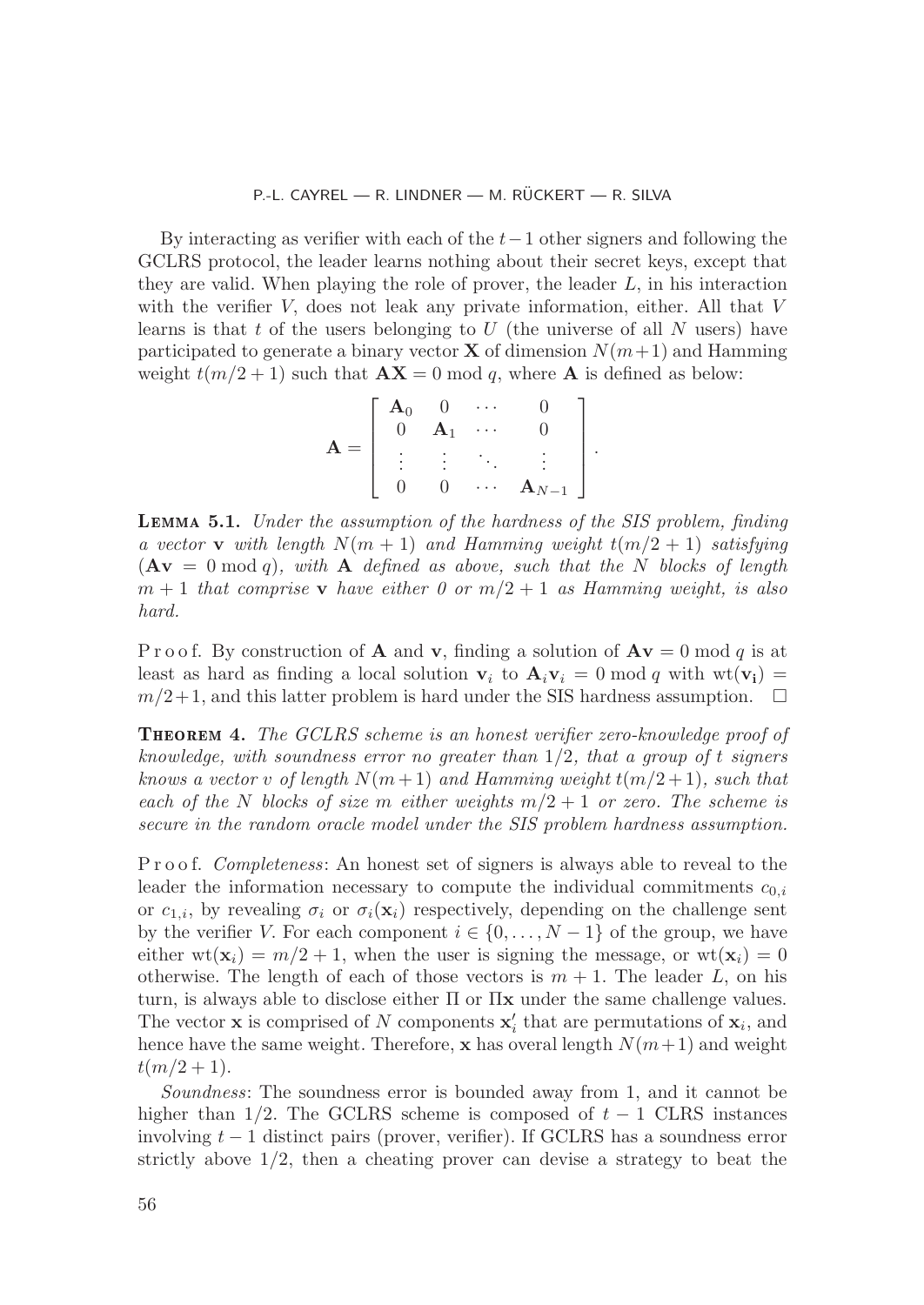system with a success probability also above  $1/2$ . Given that CLRS can be reduced to GCLRS (it suffices to make all singing instances equal, and follow the procedure described in Subsection 5.1), we can use the cheating strategy to beat the CLRS scheme also with probability above 1/2. However, this is absurd under the assumption of SIS hardness and the commitment function collision resistance, as seen in [9].

*Zero-Knowledge (ZK)*: Let us build a simulator as described below:

- 1.  $Coin \xleftarrow{\$} \{0,1\}.$
- 2. Prepare to answer a challenge that is equal to *Coin* as follows:
	- **–** For  $Coin = 0$ , pick  $\mathbf{x}_i$  satisfying  $\mathbf{y}_i = \mathbf{A}_i \mathbf{x}_i$ , but with high weight, for the t elements of the signing set. According to the way that the parameters were chosen, such solution exists with high probability and is not hard to find. Regarding the other  $N - t$  components, just set  $\mathbf{x}_i = 0$ .
	- **–** For  $Coin = 1$ , pick  $\mathbf{x}_i$  with weight exactly  $m/2 + 1$  for the t elements, but without satisfying  $y_i = A_i x_i$ . The remaining components will be set as null vector.
- 3.  $b \stackrel{\$}{\leftarrow} \{0,1\}.$
- 4. If Coin and b have the same value, register the current round as part of the signature. Otherwise, go back to step 1.
- 5. Repeat loop until the signature is complete.

The signature generated as above does not involve the actual values of the individual private keys. Besides, the uniformly random choices that are made and registered as signature follow the same distribution of a real one. Hence, looking at the real signature we learn nothing more than what we could have learnt from a simulated one. Therefore, with the simulator constructed as above, we conclude that the zero-knowledge property is observed.  $\Box$ 

Theorem 4 implies that the TRSS is existentially unforgeable under chosen message attack in the random oracle model, assuming the hardness of the SIS problem and the existence of a collision resistant commitment function. Given the zero-knowledge property of the scheme, no information is learnt about the private keys, given access to previous signatures of different messages. Besides, even if an adversary is given  $t - 1$  private keys, he will not be able to generate a valid signature, unless he is able solve SIS in order to obtain an extra private key, different from those that he already possesses.

**THEOREM 5.** Our lattice-based threshold ring signature scheme is uncondition*ally source hiding.*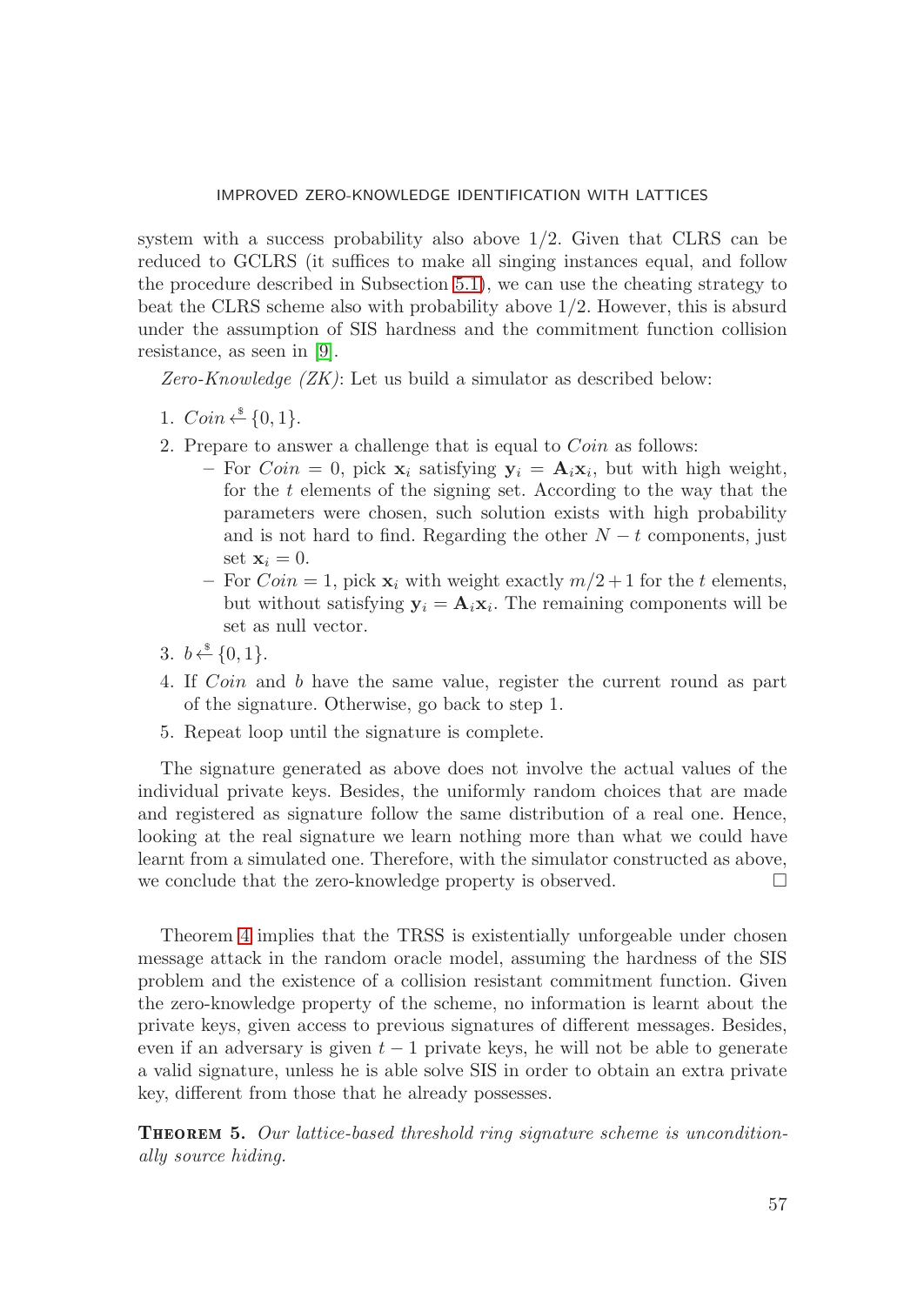P r o o f. Our algorithm is structurally similar to TRSS-C [2]. In both, the entity playing the role of leader creates a secret vector which blockwise corresponds to either permutations of individual private keys or null vectors. Besides, all the individual private keys are binary vectors with exactly the same Hamming weight, and the commitments correspond to one-time pad of the secrets. Hence, the distribution of the commitments associated with a given signer are indistiguishable from a random one, and also from the distribution related to a different user. Therefore, any subset of  $t$  users can produce a given signature with equal probability.  $\Box$ 

After having discussed security aspects of our threshold ring signature scheme and related it with the hardness of average instances of the SIS problem (to which are proven to exist reductions from worst-case instances of the GapSVP problem), we next show that the design decisions taken allow gains in efficiency as well.

## **5.6. Performance**

The previous section gave evidences and proofs that our system is safe. We now show that our design choices result in a construction that is also efficient.

Our scheme can outperform TRSS-C both in terms of signature size and speed of signature generation. These two variables are linked and their reduction represents the combined effect of three different factors discussed below: smaller soundness error, wider challenge values, and use of FFT for performing multiplications.

Let us suppose that TRSS-C has a round communication payload of  $PL_1$ , whereas the corresponding value for our scheme is  $PL_2$ . The soundness error for the two schemes are  $SE_1 = 2/3$  and  $SE_2 = 1/2$ , respectively. In order to reach a given security level L (representing the probability of successful impersonation or forgery, as specified in ISO/IEC 9798–5, for instance), the two schemes have to be repeated several times, as follows  $N_1 = \lceil \log_{2/3} L \rceil$  and  $N_2 = \lceil \log_{1/2} L \rceil$ .

Therefore, considering the fist factor (soundness error), the ratio between the two total payloads for reaching the security goal is given by

$$
\frac{TPL_1}{TPL_2} = \frac{N_1 \times PL_1}{N_2 \times PL_2} = \log_{\frac{3}{2}} 2 \times \frac{PL_1}{PL_2}.
$$

As for the second factor represented by wider challenge values, we can have the combined effect of  $\alpha \in \mathbb{Z}_q$  and  $b \in \mathbb{F}_2$  to play the role of challenges. Provided that the overall soundness requirement is also satisfied (by having a minimum number of rounds executed), this avoids the necessity of executing one round per hash bit. Table 4 shows a numeric comparison between the two schemes. In order to construct this table, the following choices were made. We considered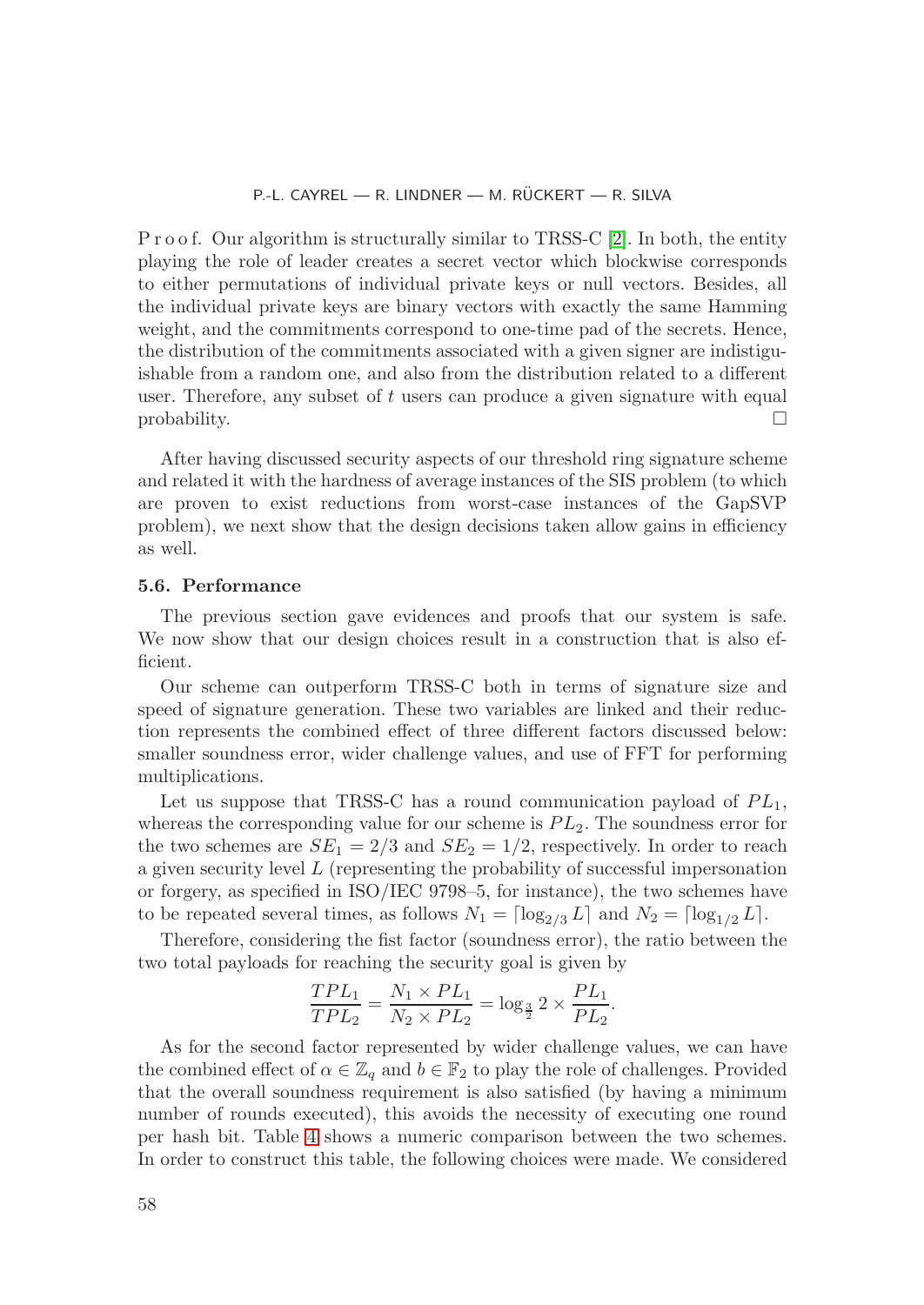| $Bit-security \mid n \mid$ | m           | Commitment length (bits) |
|----------------------------|-------------|--------------------------|
| $100\,$                    | 64 2048 257 | 994                      |

Table 3. Concrete parameters for TRSS.

TABLE 4. Comparing TRSS schemes for  $N=100$ , and security=100 bits.

|        | Scheme Signature size (Mbytes)   Number of rounds   Hash length (bits) |     |     |
|--------|------------------------------------------------------------------------|-----|-----|
| TRSS-C |                                                                        | 190 | 224 |
| TRSS-L |                                                                        |     | 224 |

a security level close to 100 bits as constraint. For the hash function, we use the parameters from Table 2, page 90 of [6], which lists the state-of-art values. According to it, a hash length with length 224 bits will provide a level of security of 111, which is close to the value we chose. Regarding the choice of parameters for TRSS-C, we used the results listed in Section 7 of [7], and picked the code length as 2480, with which one can reach a security level of 107 bits.

The third point to consider is the application of ideal lattices in our scheme. This can speed up the most costly operations associated with multiplications between matrices and vectors, and have them executed in time  $\mathcal{O}(n \log n)$  instead of  $\mathcal{O}(n^2)$ .

### **5.7. Parameters**

Similarly as shown in [19], in order to guarantee with overwhelming probability that there are other solutions to  $\mathbf{A}\mathbf{x} = \mathbf{0} \mod q$ , besides the private key possessed by each user (which is pivotal in the demonstration of security against concurrent attack), one can make  $q$  and  $m$  satisfy the relation below

$$
q^{n} \ll card\{\mathbf{x} \in \mathbb{Z}_{2}^{m+1} : weight(\mathbf{x}) = m/2 + 1\}.
$$
 (7)

Besides, q has its value bounded from Theorem 3.

The parameters that we chose to use with our TRSS, shown in Table 3 are derived from those applied by the SWIFFT lattice-based hash proposed in [25]. The comparison exhibited in Table 4 is based in such choice. The soundness requirement alone makes TRSS-C run 190 rounds. Our scheme, on the other hand, which has lower soundness error, reaches the same goal with 111 rounds.

This section discussed about the efficiency gains that resulted from our design choices, such as the underlying identification scheme with smaller soundness error and the possibility of using ideal lattices. It is important to notice that such choices do not compromise security. In the next section we make an overall appreciation of our construction and present further lines of research associated with it.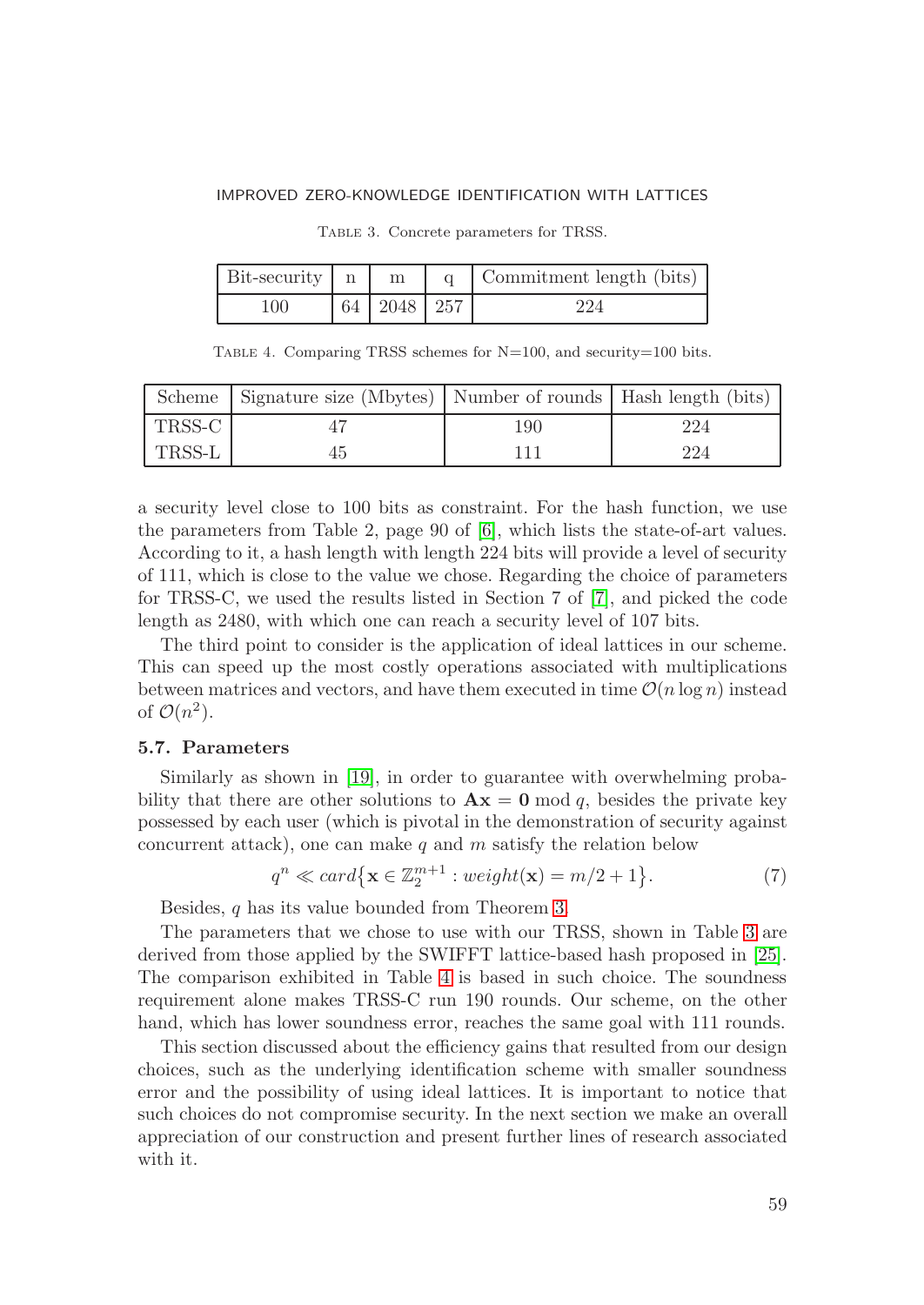## P.-L. CAYREL — R. LINDNER — M. RÜCKERT — R. SILVA

## **6. Conclusion and further work**

In this work we derived a lattice-based identification scheme from a codebased one. By shifting from one domain area to the other, we were able to provide stronger security evidences, given that the security arguments are now based on worst-case hardness instead of average-case. By using ideal lattices and suitable approximation factors, we were also able to obtain parameters that allow practical implementations for reasonable levels of security. We have also shown that it has better performance than all other lattice-based identification schemes. We have also presented a threshold ring signature scheme by generalizing a lattice-based identification scheme and applying the Fiat-Shamir transform to it.

A natural extension of the approach followed in the present work consists in adapting the structure of other cryptographic schemes and changing the hard problem upon which their security relies. By shifting between code and lattice domains and assessing which kind of gains such change provides, stronger security properties or more efficient implementations can be obtained.

Another extension consists in deriving other kinds of signature schemes from the current work. As we pointed out in Section 5, the present identification scheme has some characteristics that can result in efficient signature constructs, when its parameters are conveniently selected. In this context, it may be worthwhile to construct a "dual" ID scheme in the sense that it has a completeness error of  $1/2$  and no soundness error as using the Fiat-Shamir transform on this "dual" scheme would result in very short signatures.

**Acknowledgements.** We are grateful to an anonymous referee for helpful comments.

#### REFERENCES

- [1] ABDALLA, M.—AN, J. H.—BELLARE, M.—NAMPREMPRE, CH.: From identification to signatures via the Fiat-Shamir transform: Minimizing assumptions for security and forward-security, in: Advances in Cryptology—EUROCRYPT '02, 21st Internat. Conf. on the Theory and Appl. of Cryptographic Techniques (L. Knudsen, ed.), Amsterdam, 2002, Lecture Notes in Comput. Sci., Vol. 2332, Springer, Berlin, 2002, pp. 418–433.
- [2] MELCHOR, C. A.—CAYREL, P.-L.—GABORIT, P.: A new efficient threshold ring signature scheme based on coding theory, in: Post-Quantum Cryptography, 2nd Internat. Workshop—PQCrypto '08, Cincinnati, OH, USA, 2008 (J. Buchmann et al., eds.), Lecture Notes in Comput. Sci., Vol. 5299, Springer, Berlin, 2008, pp. 1–16.
- [3] AJTAI, M.: Generating hard instances of lattice problems, Electronic Colloquium on Computational Complexity (ECCC) **3** (1996).
- [4] AJTAI, M.—DWORK, C.: A public-key cryptosystem with worst-case/average-case equivalence, Electronic Colloquium on Computational Complexity (ECCC) **3** (1996).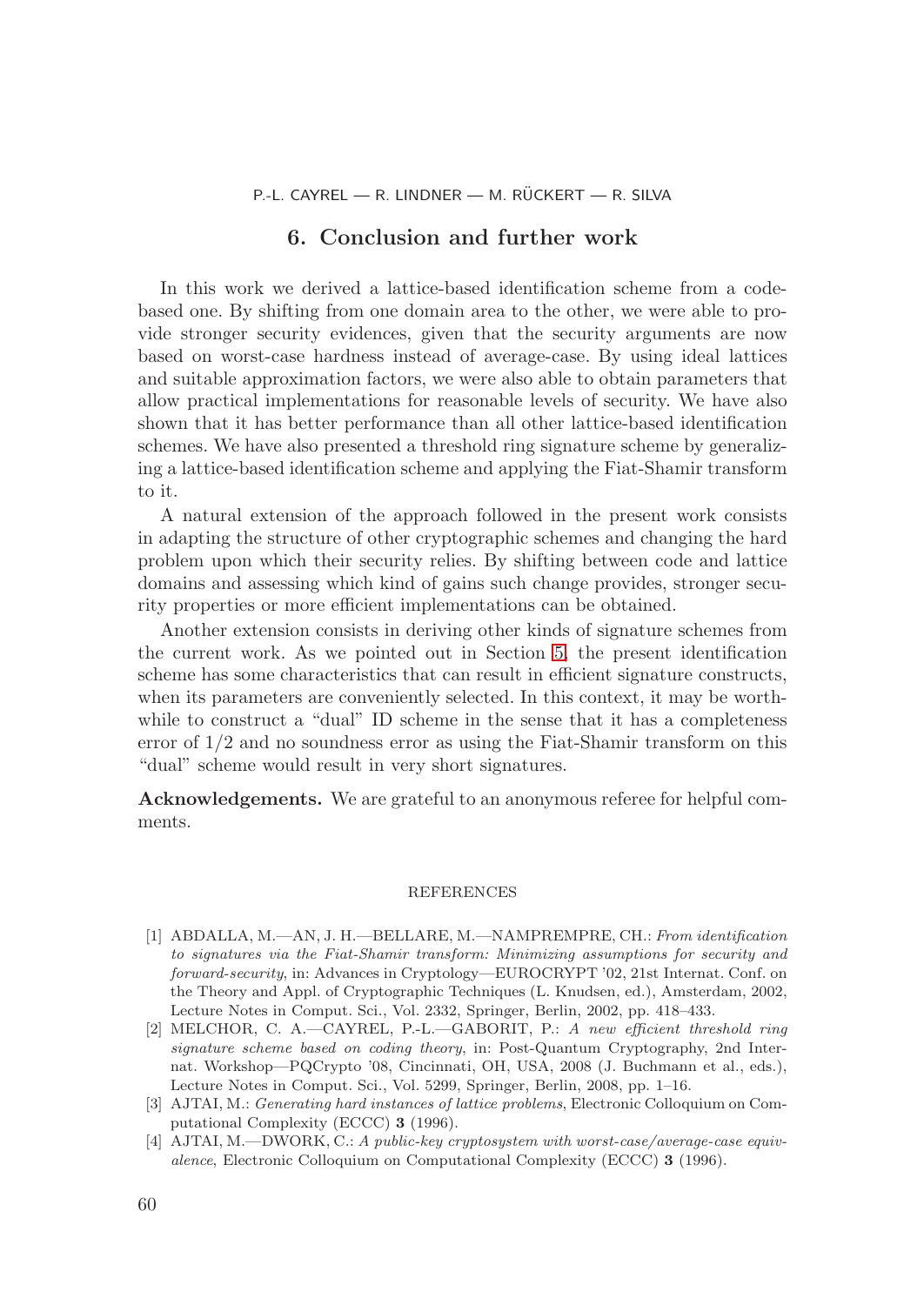- [5] BELLARE, M.—PALACIO, A.: GQ and Schnorr identification schemes: proofs of security against impersonation under active and concurrent attacks, in: Advances in Cryptology—CRYPTO '02, 22nd Annual Internat. Cryptology Conf., Santa Barbara, CA, USA, 2002 (M. Yung, ed.), Lecture Notes in Comput. Sci., Vol. 2442, Springer, Berlin, 2002, pp. 162–177.
- [6] BERNSTEIN, D. J.—BUCHMANN, J.—DAHMEN, E.: *Post Quantum Cryptography*. Springer Publishing Company, Incorporated, 2008.
- [7] BERNSTEIN, D. J.—LANGE, T.—PETERS, CH.: Attacking and defending the McEliece cryptosystem, in: Post-Quantum Cryptography—PQCrypto '08 (J. Buchmann and J. Ding, eds.), Lecture Notes in Comput. Sci., Vol. 5299, Springer, Berlin, 2008, pp. 31–46.
- [8] BUCHMANN, J.—DING, J., EDS.: *Post-Quantum Cryptography,* in: 2nd Internat. Workshop—PQCrypto '08, Cincinnati, OH, USA, 2008, Lecture Notes in Comput. Sci., Vol. 5299, Springer, Berlin, 2008.
- [9] CAYREL, P.-L.—LINDNER, R.—RÜCKERT, M.—SILVA, R.: Improved zero-knowledge identification with lattices, in: Provable Security, 4th Internat. Conf.—ProvSec '10, Malacca, Malaysia, 2010 (S. H. Heng et al., eds.), Lecture Notes in Comput. Sci., Vol. 6402, Springer, Berlin, 2010, pp. 1–17.
- [10] CAYREL, P.-L.—LINDNER, R.—RUCKERT, M.—SILVA, R.: A lattice-based threshold ring signature scheme, in: Progress in Cryptology—LATINCRYPT '10, 1st Internat. Conf. on Cryptology and Information Security (M. Abdalla et al., eds.) Puebla, Mexico, 2010, Lecture Notes in Comput. Sci., Vol. 6212, Springer, Berlin, 2010, pp. 255–272.
- [11] CAYREL, P.-L.—VERON, P.—SILVA, R.: *Improved code-based identification scheme*, in: Provable Security, 4th Internat. Conf.—ProvSec '10, Malacca, Malaysia, 2010 (S.-H. Heng, et al., eds.), Lecture Notes in Comput. Sci., Vol. 6402, Springer, Berlin, 2010, pp. 1–17.
- [12] FEIGE, U.—FIAT, A.—SHAMIR, A.: Zero Knowledge Proofs of Identity, in: Proc. of the 19th Annual ACM Symposium on Theory of Computing—STOC '87, (A. V. Aho), New York, USA, ACM, New York, 1987, pp. 210–217.
- [13] FEIGE, U.—FIAT, A.—SHAMIR, A.: Witness indistinguishable and witness hiding protocols, in: Proc. of the 22nd Annual ACM Symposium on Theory of Computing–STOC '90, ACM, New York, 1990, pp. 416–426.
- [14] FIAT, A.—SHAMIR, A.: How to prove yourself: practical solutions to identification and signature problems, in: Advances in Cryptology—CRYPTO '86 (A. M. Odlyzko, ed.), Santa Barbara, Calif., 1986, Lecture Notes in Comput. Sci., Vol. 263, Springer, Berlin, 1986, pp. 186–194.
- [15] GABORIT, P.—GIRAULT, M.: Lightweight code-based identification and signature, in: IEEE Transactions on Information Theory—ISIT '07, Nice, France, 2007, IEEE, pp. 186–194.
- [16] GAMA, N.—NGUYEN, P. Q.: Predicting lattice reduction, in: Advances in Cryptology– –EUROCRYPT '08, 27th Annual Internat. Conf. on the Theory and Appl. of Cryptographic Techniques (N. Smart, ed.), Istanbul, Turkey, 2008, Lecture Notes in Comput. Sci., Vol. 4965, Springer, Berlin, pp. 31–51.
- [17] GOLDWASSER, S.—MICALI, S.—RACKOFF, C.: The knowledge complexity of interactive proof-systems, in: Proc. of the 17th Annual ACM Symposium on Theory of Computing, ACM, New York, 1985, pp. 291–304.
- [18] HALEVI, S.—MICALI, S.: Practical and provably-secure commitment schemes from collision-free hashing, in: Advances in Cryptology—CRYPTO '96 (N. Koblitz, ed.), Santa Barbara, California, 1996 Lecture Notes in Comput. Sci., Vol. 1109, Springer, Berlin, pp. 201–215.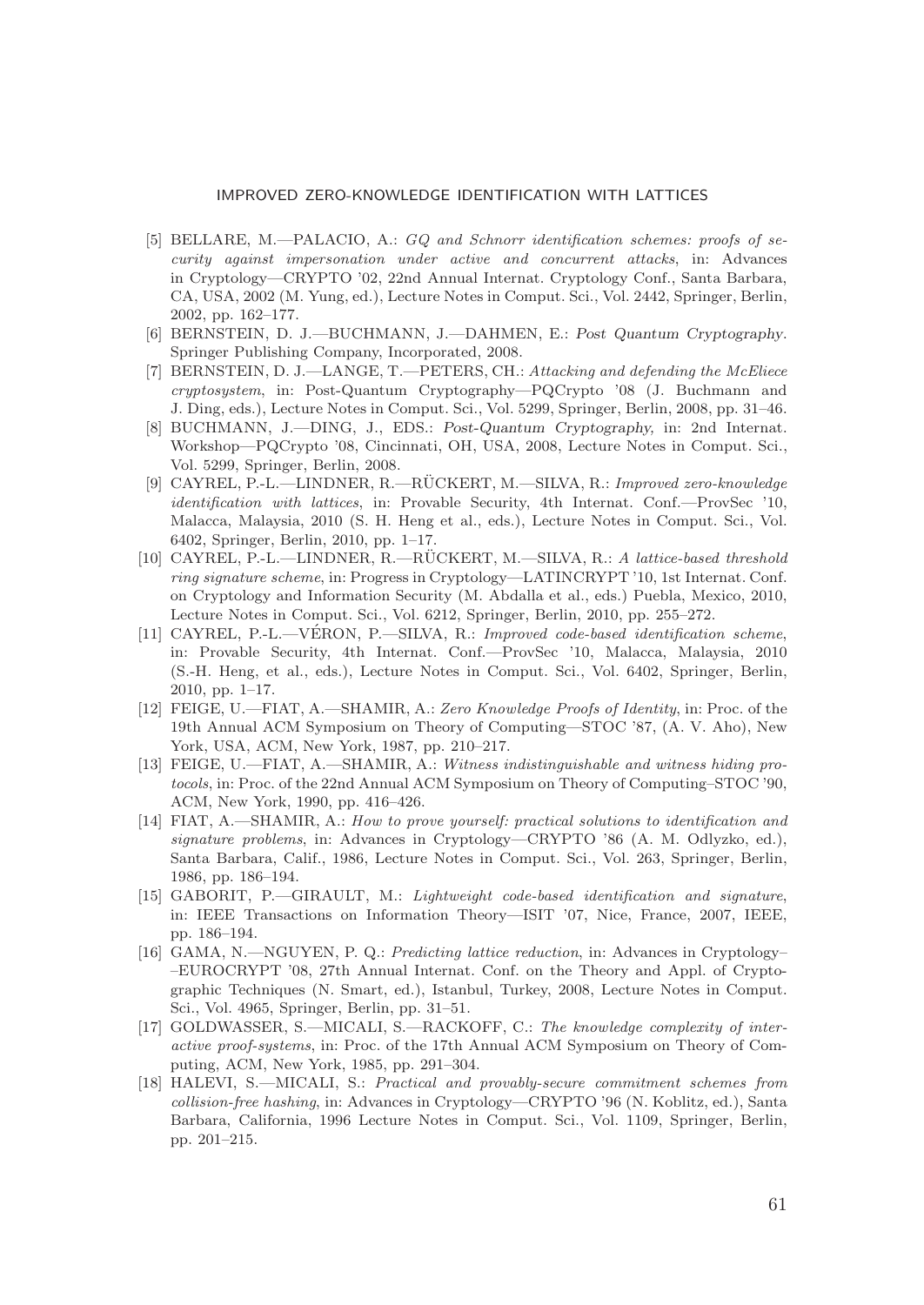### P.-L. CAYREL — R. LINDNER — M. RUCKERT — R. SILVA ¨

- [19] KAWACHI, A.—TANAKA, K.—XAGAWA, K.: Concurrently Secure identification Schemes based on the worst-case hardness of lattice problems, in: Advances in Cryptology—ASIACRYPT '08, 14th Internat. Conf. on the Theory and Appl. of Cryptology and Information Security (J. Pieprzyk, ed.), Melbourne, Australia, 2008. Lecture Notes in Comput. Sci., Vol. 5350, Springer, Berlin, 2008, pp. 372–389.
- [20] KILIAN, J.—PETRANK, E.: Concurrent and resettable zero-knowledge in polyloalgorithm rounds, in: Proc. of the 33rd Annual ACM Symposium on Theory of Computing (J. S. Vitter et al., eds.), Hersonissos, Greece, 2001, ACM, New York, NY, USA, pp. 560–569.
- [21] LYUBASHEVSKY, V.: Lattice-based identification schemes secure under active attacks, in: Public key cryptography—PKC '08, 11th Internat. Workshop on Practice and Theory in Public-Key Cryptography (R. Cramer, ed.), Barcelona, Spain, 2008, Lecture Notes in Comput. Sci., Vol. 4939, Springer, Berlin, 2008, pp. 162–179.
- [22] LYUBASHEVSKY, V.: Fiat-Shamir with aborts: applications to lattice and factoringbased signatures, in: Advances in Cryptology—ASIACRYPT '09, 15th Internat. Conf. on the Theory and Application of Cryptology and Information Security (M. Matsui, ed.), Tokyo, Japan, 2009, Lecture Notes in Comput. Sci., Vol. 5912, Springer, Berlin, 2009, pp. 598–616.
- [23] LYUBASHEVSKY, V.—MICCIANCIO, D.: Generalized compact knapsacks are collision resistant, in: Automata, Languages and Programming, 33rd Internat. Colloquium– –ICALP '06 (M. Bugliesi et al. ed.), Venice, Italy, 2006, Lecture Notes in Comput. Sci., Vol. 4052, Springer, Berlin, 2006, pp. 144–155.
- [24] LYUBASHEVSKY, V.—MICCIANCIO, D.: Asymptotically efficient lattice-based digital signatures, in: Theory of Cryptography Conference—TCC '08 (R. Canetti, ed.), New York, USA, 2008, Lecture Notes in Comput. Sci., Vol. 4948, Springer, Berlin, 2008, pp. 37–54.
- [25] LYUBASHEVSKY, V.—MICCIANCIO, D.—PEIKERT, CH.—ROSEN, A.: SWIFFT: A modest proposal for FFT hashing, in: Fast Software Encryption, 15th Internat. Workshop—FSE '08 (K. Nyberg, ed.), Lausanne, Switzerland, 2008, Lecture Notes in Comput. Sci., Vol. 5086, Springer, Berlin, 2008, pp. 54–72.
- [26] MICCIANCIO, D.: Generalized compact knapsacks, cyclic lattices, and efficient one-way functions, Comput. Complexity **16** (2007), 365–411.
- [27] MICCIANCIO, D.—GOLDWASSER, SH.: *Complexity of Lattice Problems: A Cryptographic Perspective*, in: Kluwer Academic Publishers, The Kluwer International Series in Engineering and Computer Science, Vol. 671, Kluwer Academic Publishers, Boston, 2002.
- [28] MICCIANCIO, D.—REGEV, O.: Worst-case to average-case reductions based on Gaussian measures, SIAM J. Comput. **37** (2007), 267–302.
- [29] Micciancio, D.—Vadhan, S. P. Statistical zero-knowledge proofs with efficient povers: lattice problems and more, in: Proc. of the 23rd Internat. Conf. on Cryptology—CRYPTO '03 (D. Boneh, ed.), Santa Barbara, 2003, Lecture Notes in Comput. Sci., Vol. 2729, Springer, Berlin, 2003, pp. 282–298.
- [30] OHTA, K.—OKAMOTO, T.: On concrete security treatment of signatures derived from identification, in: Advances in Cryptology—CRYPTO '98, 18th Annual Internat. Cryptology Conf. (H. Krawczyk, ed.), Santa Barbara, CA, USA, 1998, Lecture Notes in Comput. Sci., Vol. 1462, Springer, Berlin, pp. 354–369.
- [31] POINTCHEVAL, D.—STERN, J.: Security proofs for signature schemes, in: Proc. of the 15th Annual Internat. Conf. on Theory and Appl. of Cryptographic Techniques– –EUROCRYPT '96 (U. Maurer, ed.), Zaragoza, Spain, 1996, Lecture Notes in Comput. Sci., Vol. 1070, Springer, Berlin, pp. 387–398.